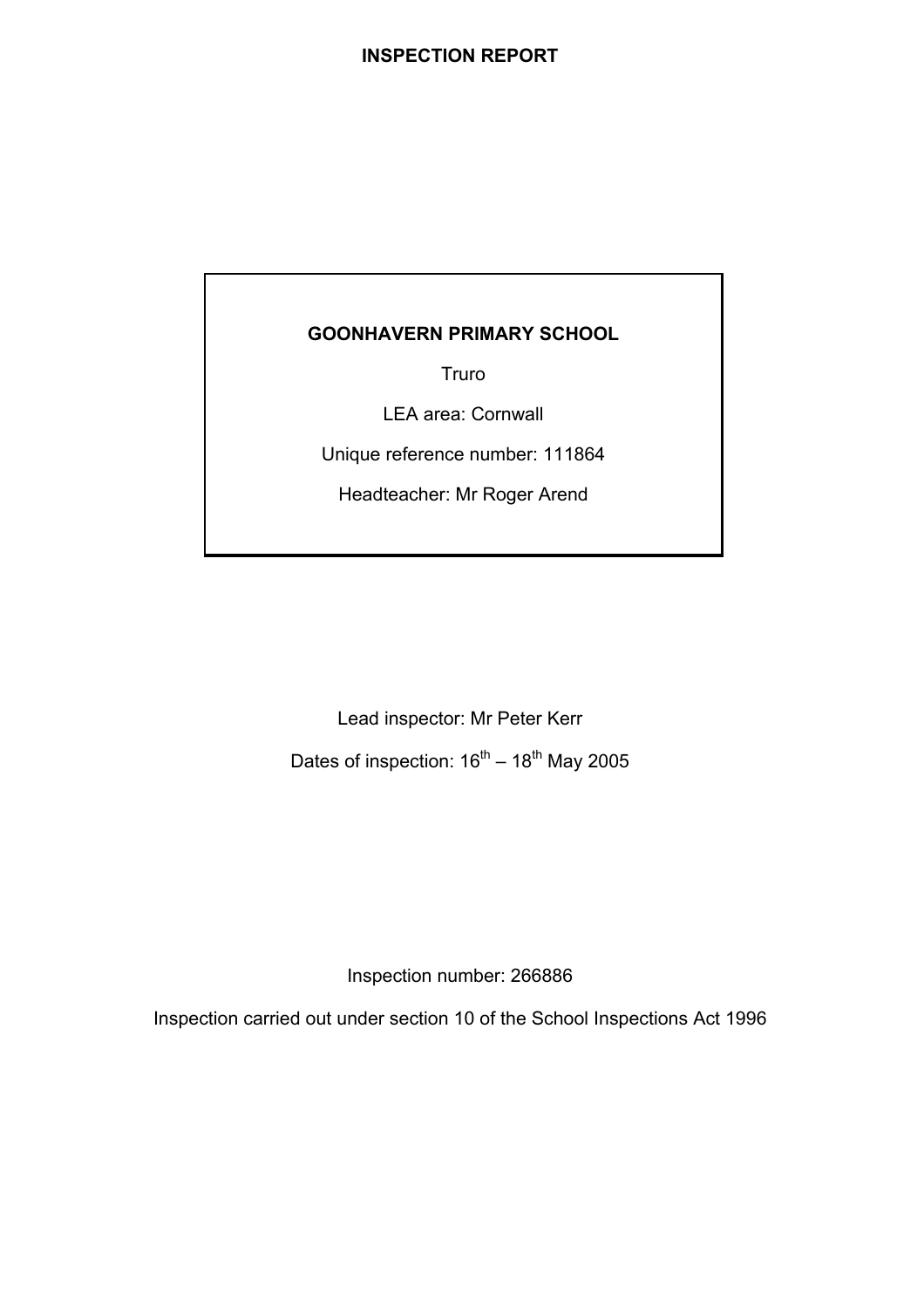## © Crown copyright 2005

This report may be reproduced in whole or in part for non-commercial educational purposes, provided that all extracts quoted are reproduced verbatim without adaptation and on condition that the source and date thereof are stated.

Further copies of this report are obtainable from the school. Under the School Inspections Act 1996, the school must provide a copy of this report and/or its summary free of charge to certain categories of people. A charge not exceeding the full cost of reproduction may be made for any other copies supplied.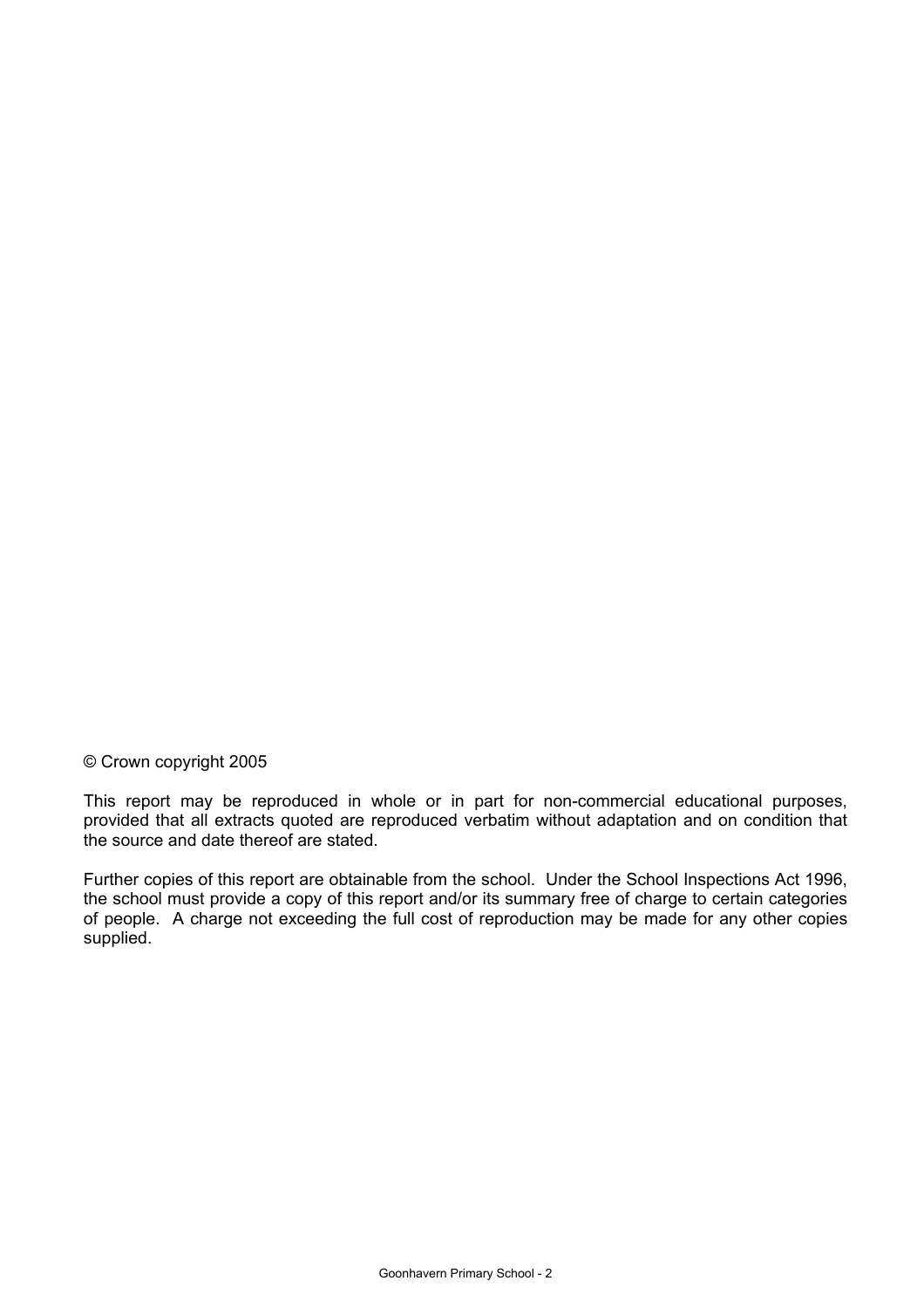## **INFORMATION ABOUT THE SCHOOL**

| Type of school:              | Community                                  |
|------------------------------|--------------------------------------------|
| School category:             | Primary                                    |
| Age range of pupils:         | $4 - 11$                                   |
| Gender of pupils:            | Mixed                                      |
| Number on roll:              | 180                                        |
| School address:<br>Postcode: | Goonhavern<br>Truro<br>Cornwall<br>TR4 9QD |
| Telephone number:            | 01872 573311                               |
| Fax number:                  | 01872 571652                               |
| Appropriate authority:       | The governing body                         |
| Name of chair of governors:  | Mrs Maureen Bulford                        |
| Date of previous inspection: | 21st June 1999                             |

#### **CHARACTERISTICS OF THE SCHOOL**

Goonhavern Primary School is of average size, with 180 pupils on roll, aged between four and eleven. It is situated in a small village near Perranporth and draws pupils from the surrounding area. The vast majority of the pupils are of white British heritage, including 64 pupils who are identified as Cornish. One pupil is at the early stages of learning English as an additional language. Currently, there are more boys than girls at the school, especially in Year 1 and Year 3. The overall socioeconomic profile of the pupils' families is broadly average, as is children's attainment on entry to the reception year. About six per cent of pupils claim free school meals, which is below average. A broadly average proportion of pupils is identified as having special educational needs. Most of the needs are related to learning; some are physical. Five of these pupils have a statement of special education needs, which is above average for this size of school. A higher than average proportion of pupils join and leave the school during any given school year. The school won a 'School Achievement Award' in 2002 and 2003 and was awarded a 'Football Charter Mark' in 2005. Since the last inspection, the building has been refurbished and significantly extended. Individuals and groups within the community are invited to make use of these facilities.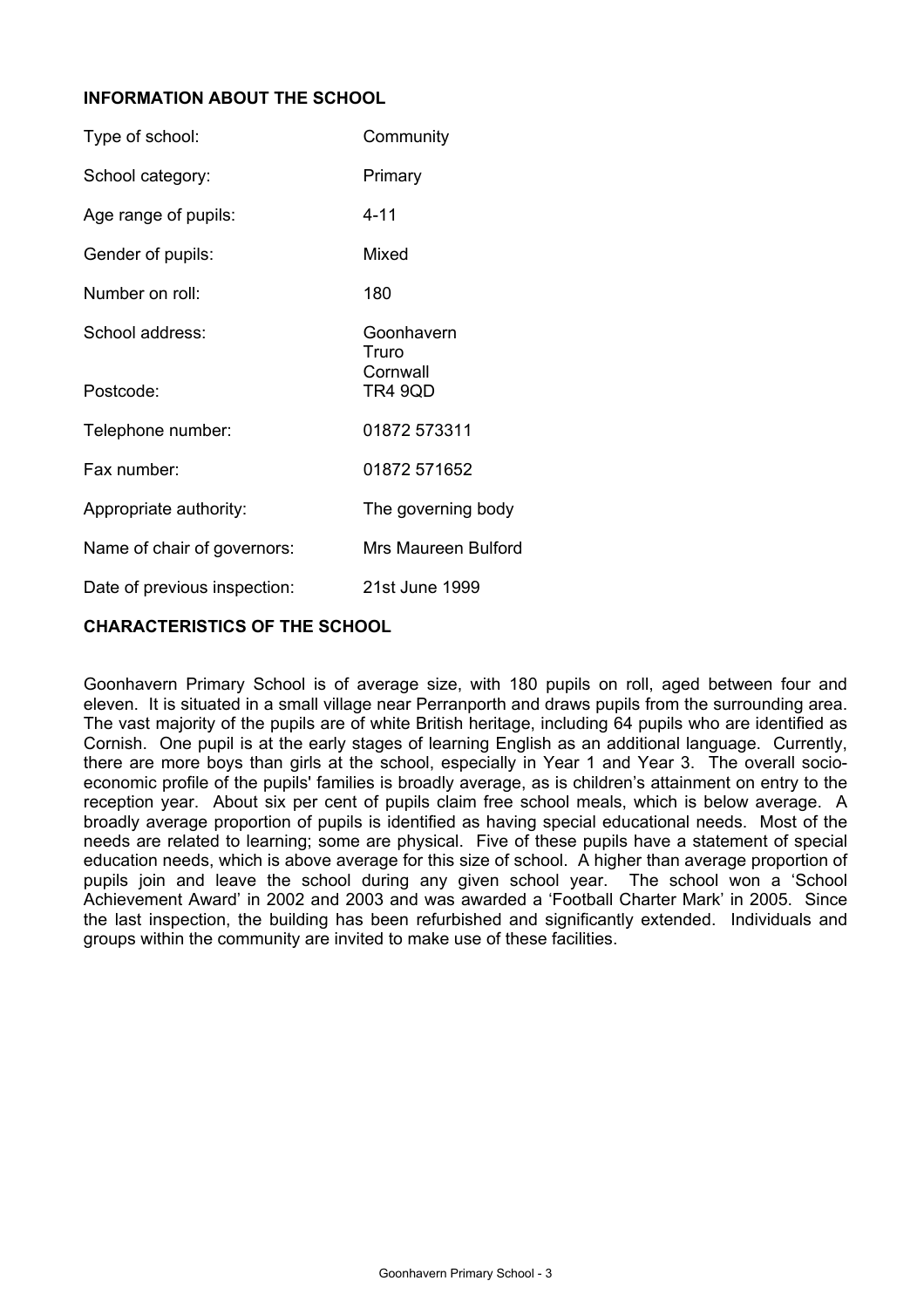# **INFORMATION ABOUT THE INSPECTION TEAM**

| Members of the inspection team |                         | <b>Subject responsibilities</b> |                                                   |  |  |
|--------------------------------|-------------------------|---------------------------------|---------------------------------------------------|--|--|
| 23583                          | Mr Peter Kerr           | Lead inspector                  | <b>Mathematics</b>                                |  |  |
|                                |                         |                                 | Art and design                                    |  |  |
|                                |                         |                                 | Design and technology                             |  |  |
| 19693                          | Mrs Sally Hall          | Lay inspector                   |                                                   |  |  |
| 10204                          | <b>Mr David Vincent</b> | Team inspector                  | English                                           |  |  |
|                                |                         |                                 | Information<br>and<br>communication<br>technology |  |  |
|                                |                         |                                 | Personal,<br>social<br>health<br>and<br>education |  |  |
|                                |                         |                                 | Music                                             |  |  |
|                                |                         |                                 | Physical education                                |  |  |
|                                |                         |                                 | English as an additional language                 |  |  |
| 20230                          | Mrs Jenny Clayphan      | Team inspector                  | Science                                           |  |  |
|                                |                         |                                 | Geography                                         |  |  |
|                                |                         |                                 | History                                           |  |  |
|                                |                         |                                 | Religious education                               |  |  |
|                                |                         |                                 | The Foundation Stage curriculum                   |  |  |
|                                |                         |                                 | Special educational needs                         |  |  |

The inspection contractor was:

*Criterion School Inspections* 

*Juniper House 23 Abbots View Abbotswood Cinderford Gloucestershire GL14 3EG* 

Any concerns or complaints about the inspection or the report should be made initially to the contractor. The procedures are set out in the leaflet *'Complaining about Ofsted Inspections'*, which is available from Ofsted Publications Centre (telephone 07002 637833) or Ofsted's website (www.ofsted.gov.uk).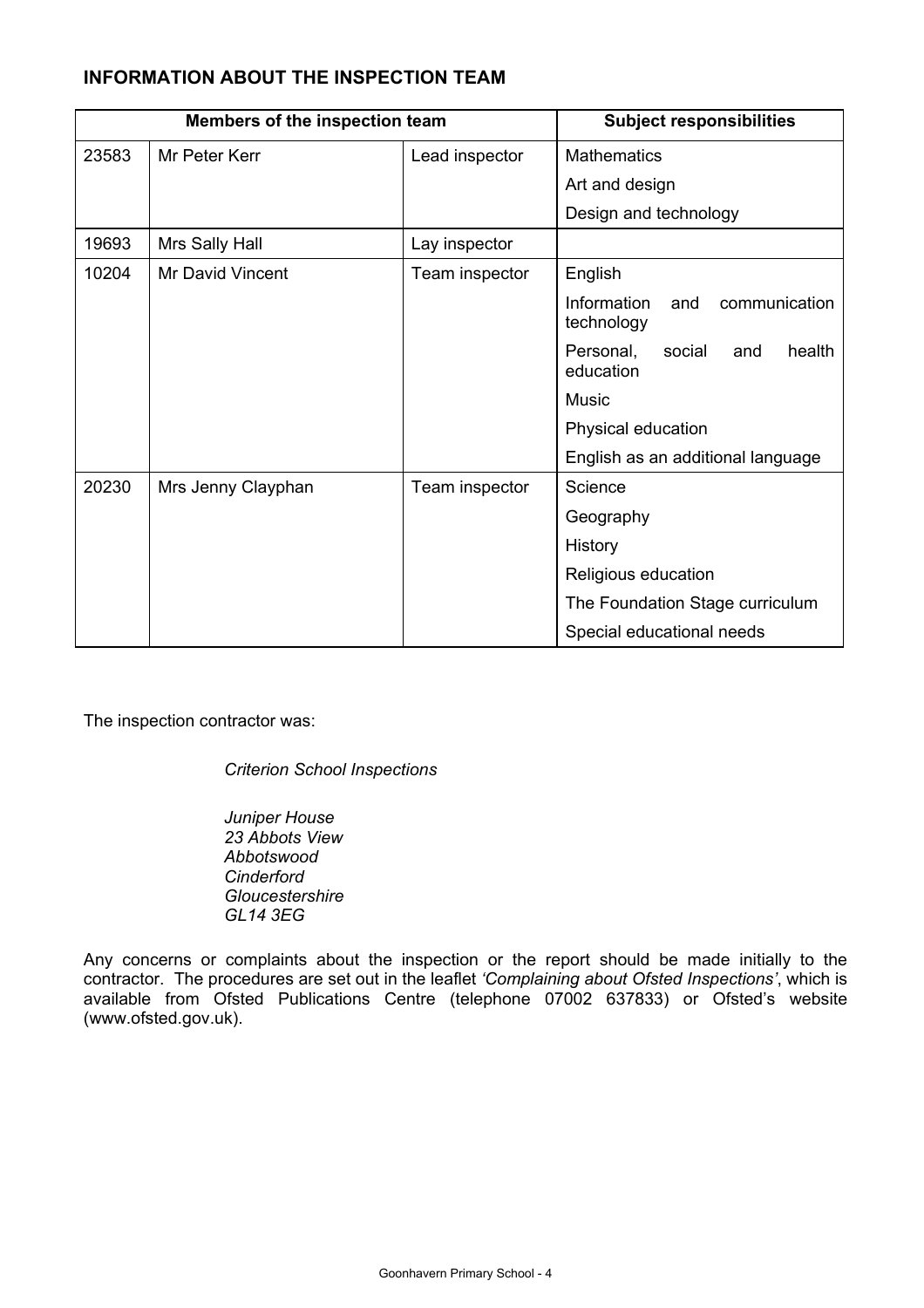# **REPORT CONTENTS**

|                                                                                                                                    | Page      |
|------------------------------------------------------------------------------------------------------------------------------------|-----------|
| <b>PART A: SUMMARY OF THE REPORT</b>                                                                                               | $6 - 7$   |
| <b>PART B: COMMENTARY ON THE MAIN INSPECTION FINDINGS</b>                                                                          |           |
| <b>STANDARDS ACHIEVED BY PUPILS</b>                                                                                                | $8 - 11$  |
| Standards achieved in areas of learning and subjects<br>Pupils' attitudes, values and other personal qualities                     |           |
| <b>QUALITY OF EDUCATION PROVIDED BY THE SCHOOL</b>                                                                                 | $11 - 16$ |
| Teaching and learning<br>The curriculum<br>Care, guidance and support<br>Partnership with parents, other schools and the community |           |
| <b>LEADERSHIP AND MANAGEMENT</b>                                                                                                   | $16 - 17$ |
| PART C: THE QUALITY OF EDUCATION IN AREAS OF LEARNING AND<br><b>SUBJECTS</b>                                                       | 18-29     |
| AREAS OF LEARNING IN THE FOUNDATION STAGE                                                                                          |           |
| <b>SUBJECTS IN KEY STAGES 1 and 2</b>                                                                                              |           |
| <b>PART D: SUMMARY OF THE MAIN INSPECTION JUDGEMENTS</b>                                                                           | 30        |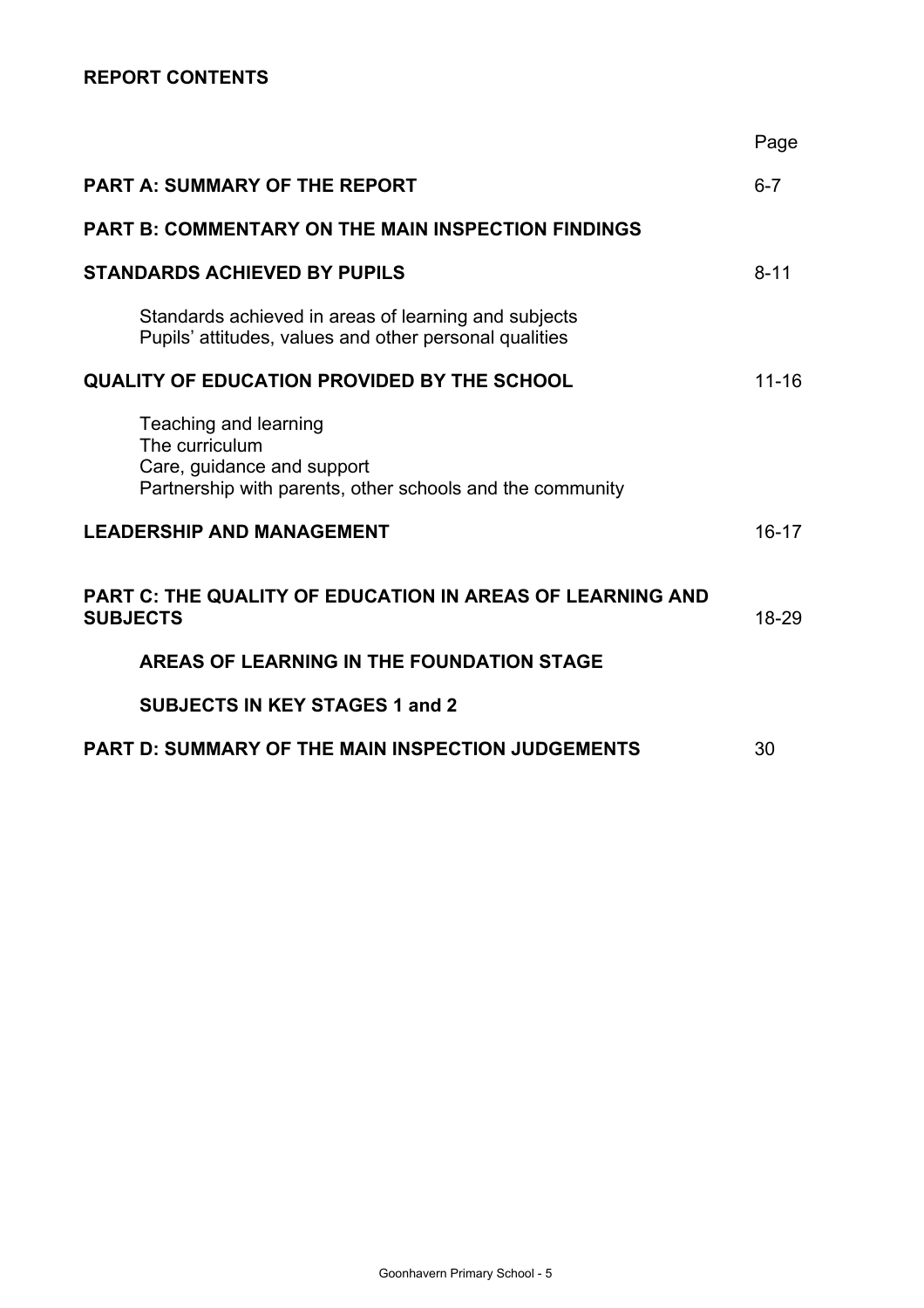# **PART A: SUMMARY OF THE REPORT**

## **OVERALL EVALUATION**

This is a **good school** with some outstanding features. The pupils achieve well. Standards are high in English and above average in mathematics and science by the end of Year 6. Good-quality teaching and learning is sustained throughout the school. Leadership and management are good, overall, and the headteacher provides very good leadership. Recent improvements to the building have created an excellent learning environment and there are excellent enrichment opportunities. Governance is very good and the school gives good value for money.

The school's main strengths and weaknesses are:

- Pupils achieve very well in English to reach standards that are well above average.
- Standards are above average in mathematics and science, but poor presentation limits pupils' achievement in these subjects.
- Consistently good teaching ensures good learning throughout the school; teaching assistants make a very good contribution.
- The pupils like their school, work very hard, behave very well and show high levels of maturity.
- Outstanding opportunities are provided for pupils to engage in creative arts, music and sports.
- Very good leadership by the headteacher gets the best from staff, keeps the confidence of parents and fosters a very strong community spirit within the school.
- Assessment is used very effectively to support slower-learning pupils, but is not as effective at extending more able pupils and tracking skills in all subjects.

Improvement since the last inspection is good overall. Reasonable progress has been made with the key issues: the very good improvements to the curriculum for information and communication technology have raised standards; assessment is now good in the core subjects, but still needs further refining to be fully effective overall; presentation and marking have improved, but are still not good enough in some subjects. The refurbishment of the school has greatly enhanced the learning environment.

| <b>Results in National</b><br>Curriculum tests at the |      | similar schools |      |      |
|-------------------------------------------------------|------|-----------------|------|------|
| end of Year 6, compared<br>with:                      | 2002 | 2003            | 2004 | 2004 |
| English                                               |      | 宀               | ь    | B    |
| <b>Mathematics</b>                                    |      | 宀               |      |      |
| Science                                               |      |                 |      |      |

## **STANDARDS ACHIEVED**

*Key: A - well above average; B – above average; C – average; D – below average; E – well below average Similar schools are those whose pupils attained similarly at the end of Year 2.* 

**Pupils achieve well.** They achieve very well in English. Standards in Year 6 are well above average in English and above average in mathematics and science. The grades in the table need to be treated with caution because the school experiences an above-average movement of pupils into and out of the school between Year 2 and Year 6. The results in 2004 were also affected by the high proportion of pupils with special educational needs in that year group. The decline in science results, indicated in the table above, has been reversed and standards are now above average. The school's targets for 2005 and 2006 in all three subjects predict a considerable improvement on the 2004 figures and, if achieved, will show a positive trend over a five-year period. Standards of achievement and presentation are not high enough in mathematics and science; pupils do not explain their work well enough. Pupils' achievement is good in information and communication technology; overall standards in Years 2 and 6 are typical for those year groups. Pupils achieve very well to reach high standards in music. In reading, writing and mathematics, achievement in Year 2 is good and above-average standards are maintained. In the reception class, children make good progress and reach the early learning goals, in all six areas of learning, by the end of the reception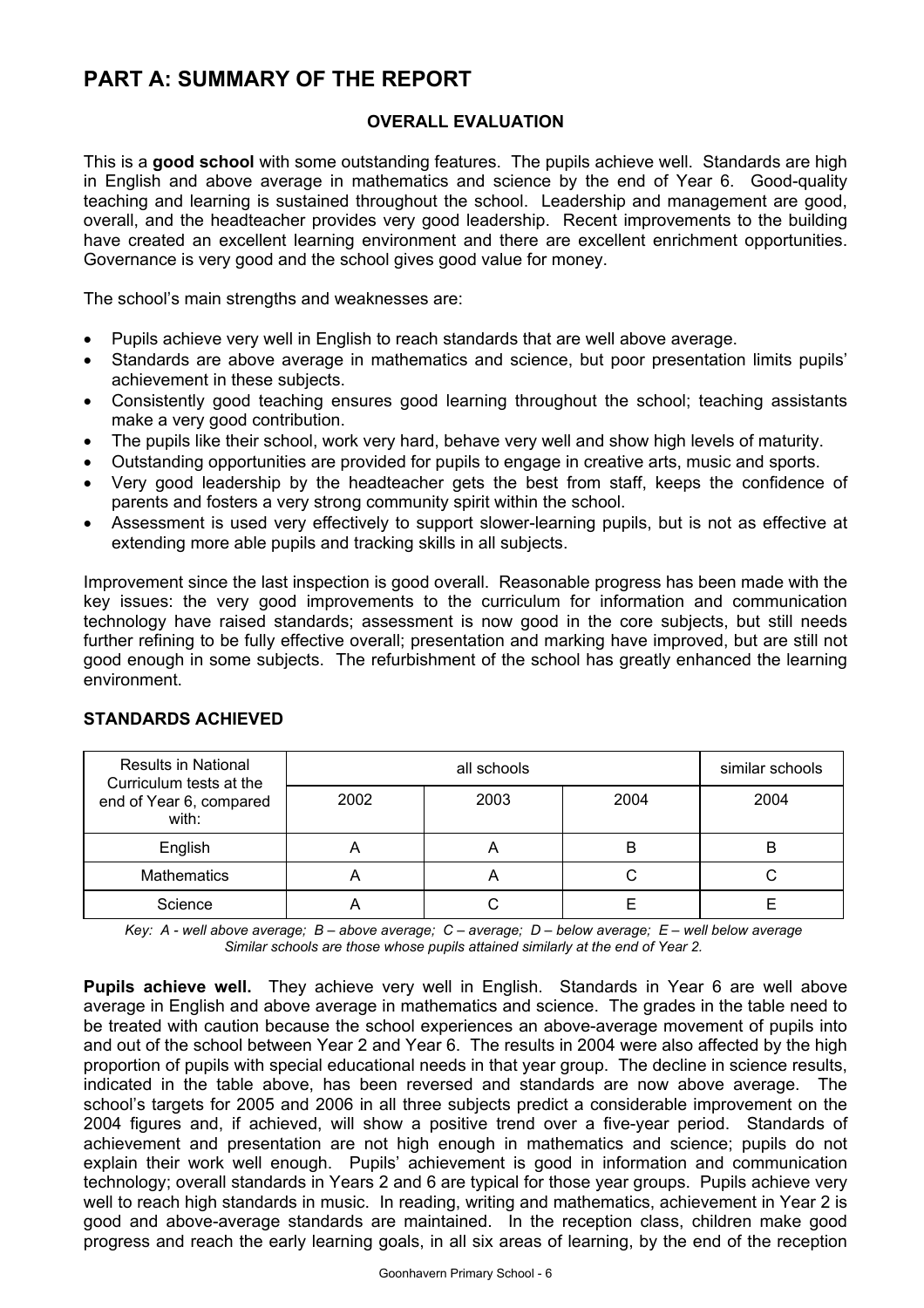year. The children exceed the goals in their personal, social and emotional development. Pupils with special educational needs achieve very well because of the very good support they receive with personalised learning targets. Boys and girls achieve equally well because the school works so hard to ensure equality of opportunity.

**Pupils' personal development, including their spiritual, moral, social and cultural development, is very good**. They are very well behaved, thoughtful and courteous, and have very positive attitudes. Attendance and punctuality are good.

#### **QUALITY OF EDUCATION**

**The school provides a good quality of education. Teaching and learning are consistently good** throughout the school. Some excellent teaching was seen in Year 1 and some very good teaching of drama and music was observed in Years 3 to 6. English and mathematics are taught well. Pupils learn well because lessons are very well prepared, and there is very good team work between teachers and teaching assistants. Teachers make very good use of their day-to-day assessments to adapt lessons for pupils who need to consolidate learning. They are not as successful in consistently challenging the more able pupils. The curriculum is very good, with excellent enrichment through music, art, drama and sport, both within and beyond lessons, allowing pupils with talents in these areas to excel. Very good care and guidance, very good support from parents, and an excellent community spirit provide security and support for all the pupils.

#### **LEADERSHIP AND MANAGEMENT**

**Leadership and management are good overall.** The headteacher provides very good leadership, establishing a very good ethos and a productive climate for learning. A very strong team spirit prevails and all staff are involved in school improvement. Management is good, but has not been effective enough in ensuring that standards of presentation are consistent throughout the curriculum. Governors have a very good understanding of the school and fulfil all statutory requirements. Financial management and administration are very good.

## **PARENTS' AND PUPILS' VIEWS OF THE SCHOOL**

Parents have very positive views of the school. They particularly appreciate the improvements to the accommodation. Pupils like their school and are very proud of it.

#### **IMPROVEMENTS NEEDED**

The most important the school should do to improve are:

- Improve the presentation of pupils' work in science and mathematics.
- Make more astute use of assessments to challenge more able pupils and to develop skills in all subjects.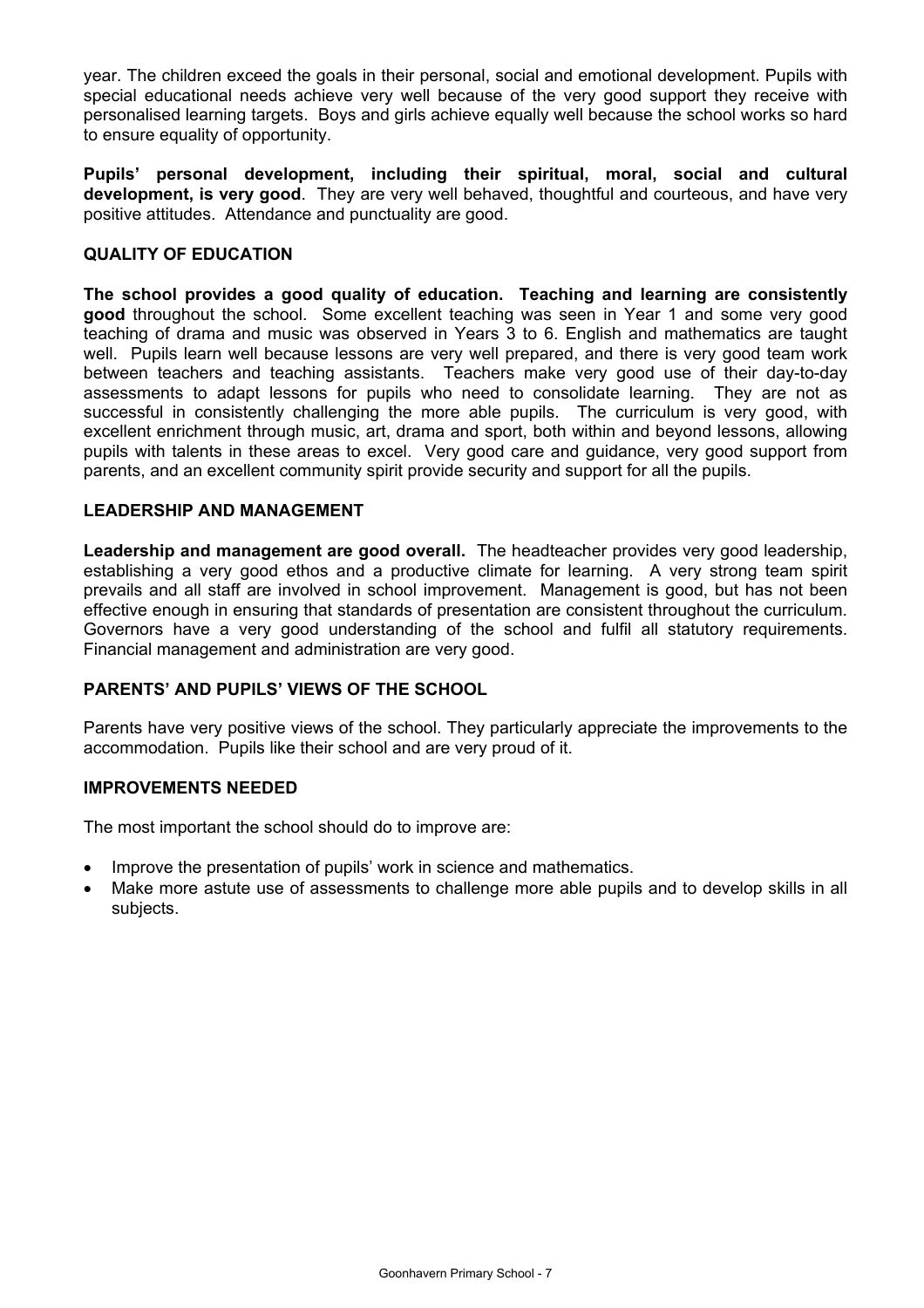# **PART B: COMMENTARY ON THE INSPECTION FINDINGS**

# **STANDARDS ACHIEVED BY PUPILS**

# **Standards achieved in areas of learning and subjects**

Overall, pupils' achievement is good. Standards in English are well above average by the end of Year 6. Standards are above average in mathematics and science and in line with age-related expectations in other subjects. Pupils with talents in art, music and sport achieve very well.

## **Main strengths and weaknesses**

- Pupils achieve very well in English and well in mathematics and science.
- Children in the reception year make rapid progress in key communication and personal skills.
- Many pupils excel in art, music and sports because of excellent extra provision.
- Pupils with special educational needs achieve very well because of very good individual support.
- More able pupils do not make the most of their skills in some subjects.

#### **Commentary**

- 1. Children begin the reception year with broadly average attainment for their age, most having attended a local nursery. Their personal, social and emotional development was below expectations in some areas in 2004, but the teacher made allowances for this in her planning so that the children made very good progress and exceeded the early learning goals in this area of learning by the end of the reception year. The children achieve well in communication, language and literacy, mathematical development, knowledge and understanding of the world and creative development to reach or exceed the early learning goals by the end of the reception year. In physical development, children's achievement is good overall, although some limitations on the progress they make are imposed by a shortage of large climbing equipment and wheeled vehicles for outdoor play.
- 2. Good progress is sustained throughout Key Stage  $1<sup>1</sup>$  so that by the end of Year 2, pupils achieve consistently good standards in reading, writing and mathematics. Boys and girls achieve equally well.

| Standards in: | School results | <b>National results</b> |
|---------------|----------------|-------------------------|
| Reading       | 16.5(16.3)     | 15.8(15.7)              |
| Writing       | 15.5 (16.2)    | 14.6 (14.6)             |
| Mathematics   | 17.7 (18.2)    | 16.2(16.3)              |

#### Standards in national tests at the end of Year 2 - average point scores<sup>2</sup> in 2004

*There were 30 pupils in the year group. Figures in brackets are for the previous year.* 

3. The school's results in writing and mathematics were lower in 2004 than in 2003, because of differences in the two groups of pupils. When previous years are taken into account, the trend is upwards and standards remain above the national average. School-based assessments of science indicated the proportion of pupils attaining the expected level in 2004 to be well below average, but a proportion above average reaching the higher Level 3. The inspection findings are that standards are above average at this stage.

l  $1$  Key Stage 1, sometimes referred to as the infants, caters for pupils aged between 5 and 7 and refers to pupils who are in Years 1 and 2.

<sup>&</sup>lt;sup>2</sup> Average Point Scores. The average point scores table compares the school's performance with the national results. The calculations are arrived at by using the total of all test scores gained by pupils, and dividing the total by the number of pupils with a test result. This calculation is carried out for each subject tested.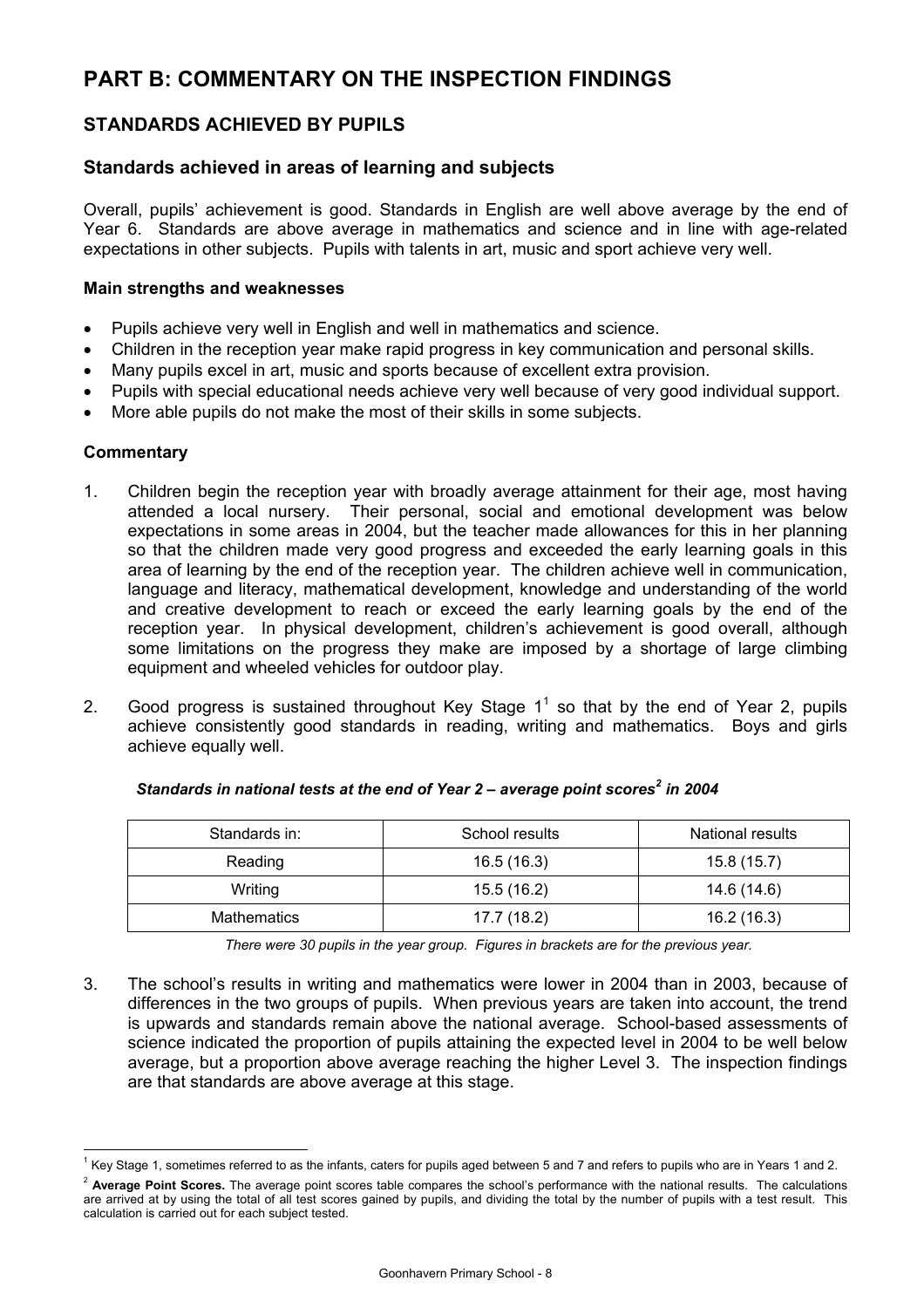- 4. Good progress continues in Key Stage  $2<sup>3</sup>$  in English and mathematics. Both subjects benefit from strong leadership and detailed guidance for teachers so that the pupils build systematically on their knowledge, understanding and skills. Pupils' achievement in English is particularly good. The pupils not only acquire a very good vocabulary and good grammar and spelling, but also learn to write well. They write skilfully for a variety of purposes, including description, explanation, story-telling and poetry, and develop very clear individual styles. Achievement is also very good in reading and in speaking and listening; the latter helped by creative use of drama. In mathematics, pupils also develop skills systematically, but do not apply them as widely and creatively as in English.
- 5. The school's results in the Year 6 are likely to be well above the national average in both subjects this year, because of the high proportion of pupils predicted to achieve the above average Level 5. In 2004, there were fewer more able pupils in Year 6, which also experienced an influx of pupils from other schools, some with significant special educational needs. This lowered the school's average points in the national tests to below average for mathematics and well below average for science, as shown in the table below. Although the school's overall results have declined since 2002, other data shows that individual pupils who stay at the school from Year 2 to Year 6 make good progress.

| Standards in: | School results | National results |
|---------------|----------------|------------------|
| English       | 27.8 (28.5)    | 26.9 (26.8)      |
| Mathematics   | 26.8 (28.9)    | 27.0 (26.8)      |
| Science       | 27.4 (29.1)    | 28.6 (28.6)      |

#### *Standards in national tests at the end of Year 6 – average point scores in 2004*

*There were 31 pupils in the year group. Figures in brackets are for the previous year.* 

- 6. If the school's ambitious targets for 2005 and 2006 are met, they will bring the school's results to well above the national average in all three subjects. The inspection evidence found that this is a true reflection of overall standards in English, but that standards in mathematics and science are above, rather than well above average. This is because the pupils are held back somewhat by an over-reliance on worksheets that limits the scope for more able pupils to develop their own methods of setting out their work. Conversations with the pupils indicate that they are capable of more extended problem-solving. The widespread use of a worksheet format in both subjects also makes presentation untidy and reduces the effectiveness of work samples as an indicator of progress; this was an issue at the last inspection.
- 7. Low standards in information and communication technology were a key issue at the last inspection. Substantial improvements in provision have brought attainment up to age-related expectations at the end of Year 2 and Year 6. However, because information and communication technology improvements are recent, their full impact on standards is yet to be felt. Pupils are now making good progress in lessons and achieving well. Standards are continuing to rise, keeping pace with developments nationally, and putting the pupils on course to bring their skills in information and communication technology skills up to those in English and mathematics. The governors have wisely kept a contingency fund in hand to ensure that equipment can be kept up to date to keep this momentum going.
- 8. The wide range of excellent extra learning opportunities in art, music and sport allows pupils with talents in these areas to excel, and raises expectations generally. Standards are above average overall in music because of the impact of specialist teaching in lessons. In art and design and physical education, standards are broadly in line with expectations overall, though a higher proportion of pupils than in many primary schools reach high standards because of the extra-curricular provision. In all other subjects, standards are at expected levels and pupils' achievement is satisfactory.

l

 $3$  Key Stage 2, sometimes referred to as the juniors, caters for pupils aged between 7 and 11 and refers to pupils who are in Years 3 to 6.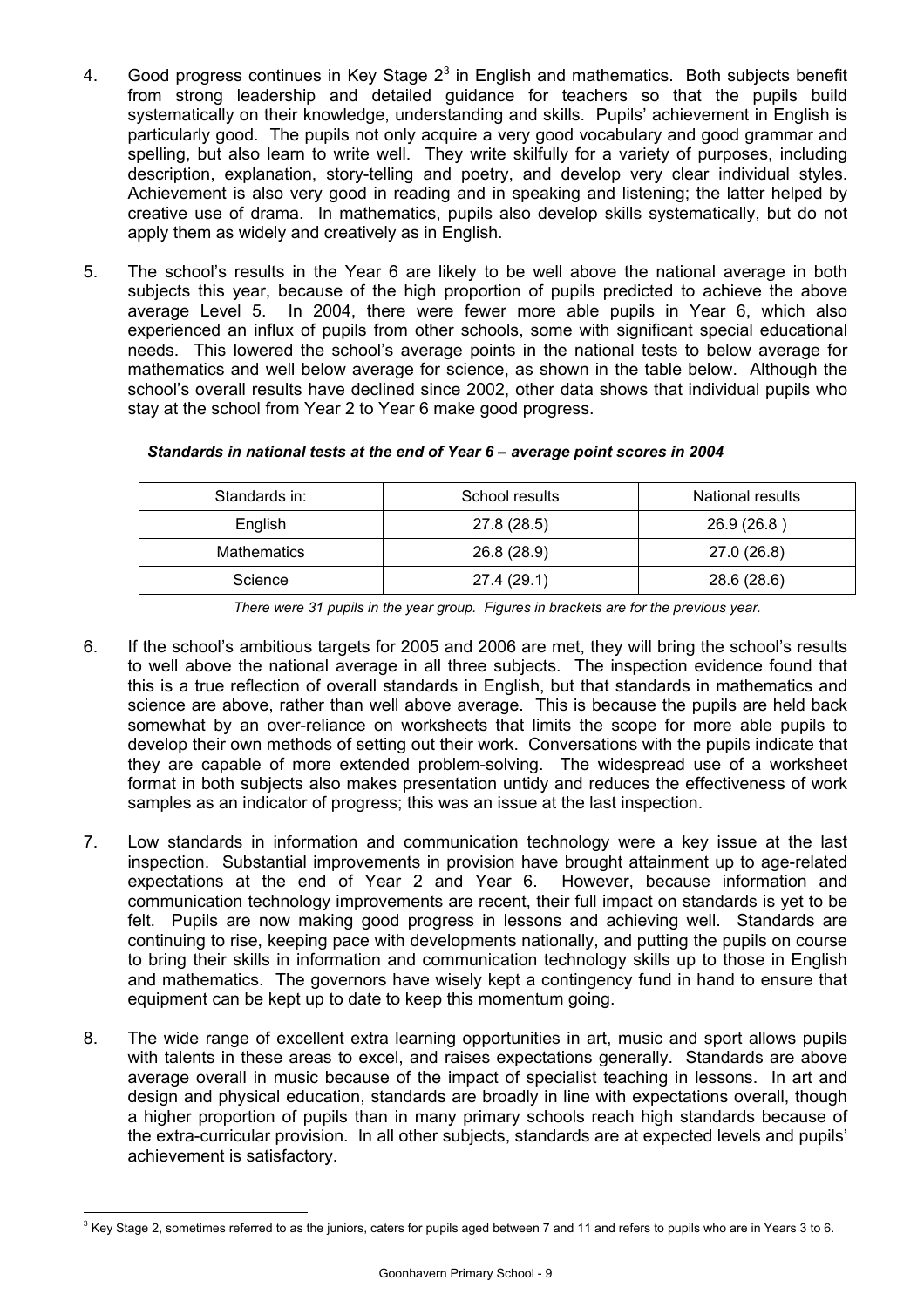9. The school's strong commitment to educational inclusion and equal opportunities ensures that boys and girls achieve equally well across the curriculum. Pupils with special educational needs achieve very well because of the very good support they receive with their individual learning programmes and their full inclusion in all activities.

## **Pupils' attitudes, values and other personal qualities**

Pupils' attitudes and behaviour are very good. Their personal development, including their spiritual, moral social and cultural development, is very good. Attendance and punctuality are good.

#### **Main strengths and weaknesses**

- Teachers instil confidence in the pupils, encouraging them to become very enthusiastic learners.
- The school's strong moral code helps pupils to behave very well.
- The school's very good provision for social development makes pupils feel very much part of the school community.
- The school works hard to improve attendance rates.
- There are not enough opportunities for pupils to appreciate cultural diversity.

- 10. The very good attitudes, behaviour and personal development found at the time of the last inspection have been maintained. The adults who work in school are skilled at developing the pupils' self-esteem. They create an atmosphere where pupils are willing to contribute their ideas and persevere with challenging tasks without fear of failure or ridicule. The pupils work with confidence and enthusiasm in this stimulating learning environment. Their very good attitudes to school have a positive effect on their learning. They listen very carefully, are eager to answer questions and work with sustained concentration. High-quality art displays and assembly celebrations make pupils proud of their own achievements and encourage them to appreciate the talents of others. Pupils value the extensive range of extra-curricular activities, and the after-school clubs are well attended.
- 11. The school's strong moral code works well because of the consistent and high expectations of pupils' good behaviour by adults working in the school. Pupils respond very well to the system of rewards; sanctions are rarely needed. Issues such as fair trade and preservation of the rain forest are debated in lessons, widening the pupils' environmental awareness, as well as helping them to apply moral judgements to a wider sphere. Pupils and parents say that isolated incidents of anti-social behaviour are dealt with well. Pupils can tell their teachers about their concerns through a note in the 'worry box', and there were no exclusions last year.
- 12. The school's provision for social development is very good and pupils are developing into mature and confident young citizens. The school has developed a very strong sense of community amongst staff, parents, governors and pupils who hold the school in high regard. Relationships are very good because the school successfully promotes mutual respect. Pupils work very well together in pairs and groups and are courteous and polite to visitors. There are some good opportunities for pupils to take responsibility. Older pupils support younger ones in the playground and members of the school council are keen to improve school life. School productions and residential visits enable pupils to develop their social skills through teamwork. The new building has a very positive effect on morale, and the pupils show great respect for property.
- 13. Pupils' knowledge of their own culture is developed very successfully through the curriculum, for example, through the study of the work of Newlyn painters, and the voyage of a fishing boat from Cornwall to Australia. Pupils gain valuable insights into the beliefs of others, through studying some of the world faiths, and the school makes the most of local residents with knowledge of other countries. However, there are not enough planned opportunities for pupils to consider contemporary issues that face young people living in a multi-cultural society in this country.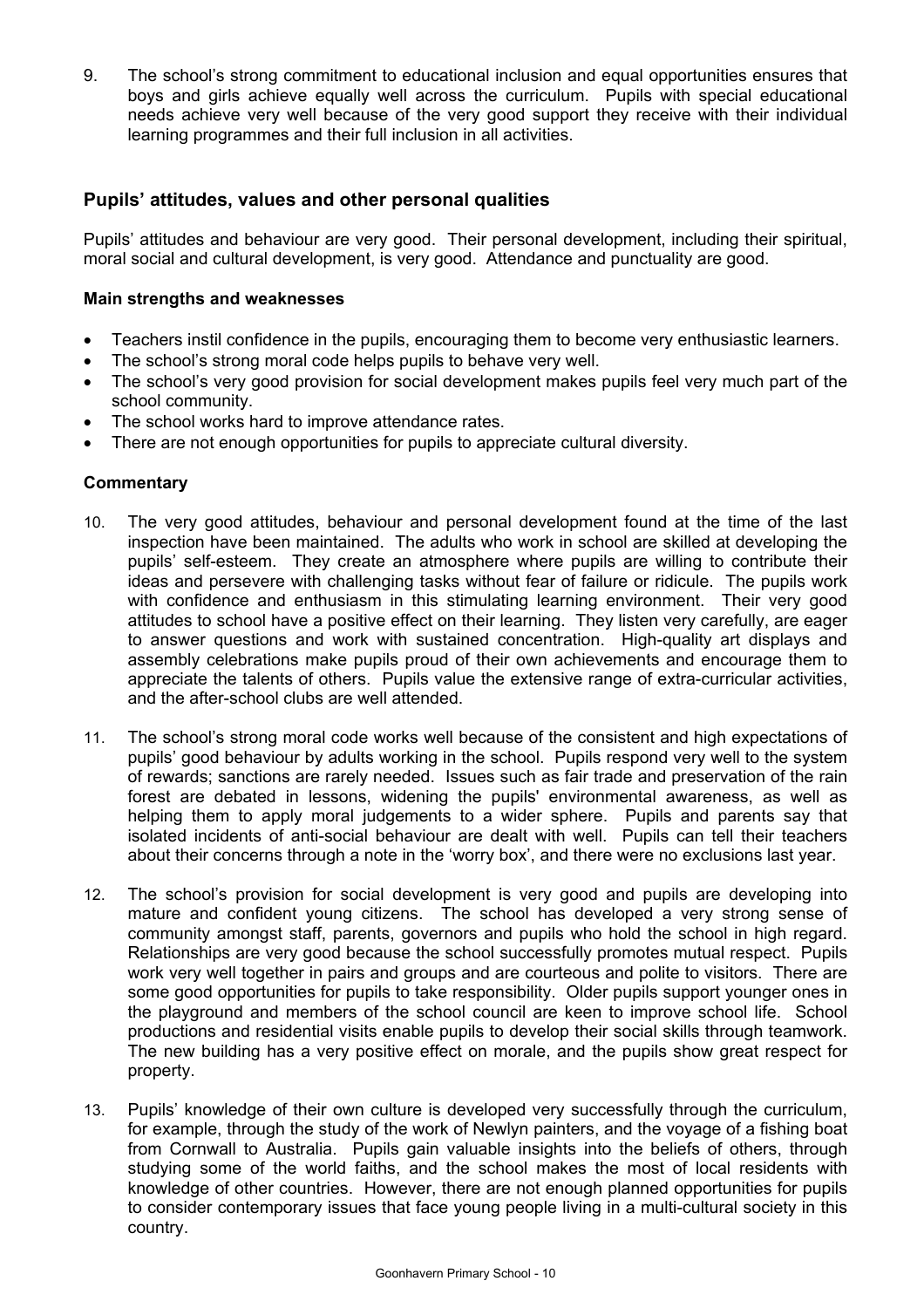14. The school has worked hard to raise levels of attendance, and holidays taken during term time are strongly discouraged. Any unexplained absences are followed up swiftly, and the school works closely with the educational welfare officer in cases where individual absence is a cause for concern. Attendance rates for the current year of 95.8 per cent show a marked improvement on those for the previous year, although a third of absence is still due to family holidays. The vast majority of parents ensure that their children arrive at school on time and lessons start promptly.

| Authorised absence |     | Unauthorised absence |  |
|--------------------|-----|----------------------|--|
| School data        | 5.1 | School data<br>0.2   |  |
| National data      | 5.1 | National data<br>0.4 |  |

#### *Attendance in the latest complete reporting year (%)*

*The table gives the percentage of half days (sessions) missed through absence for the latest complete reporting year.*

# **QUALITY OF EDUCATION PROVIDED BY THE SCHOOL**

The school provides a good quality of education. Teaching and learning are consistently good throughout the school. A very good curriculum is provided with excellent enrichment opportunities in art, music and sport.

# **Teaching and learning**

The quality of teaching and learning is good. Assessment procedures in the core subjects are good.

## **Main strengths and weaknesses**

- Very good teamwork, fostered by very good leadership, facilitates good learning.
- Teachers establish very good relationships with the pupils and set high expectations for behaviour, enabling effective learning.
- A stimulating environment is provided for children in the Foundation Stage and personal, social and emotional development is taught particularly well.
- Assessment is used very effectively to ensure that all pupils learn basic skills, but is not used as effectively to track wider skills and to extend the most able pupils.
- Some very good practical and oral learning occurs, but worksheets spoil presentation in some subjects.
- The visiting music specialists provide high-quality teaching.

#### **Commentary**

15. The headteacher succeeds in getting the best out of the staff by enabling them to work effectively as a team. The fresh approaches and skills of new teachers are blended successfully with the experience and assurance of more established staff, to everyone's benefit. Teaching assistants work closely with teachers to deliver well-planned lessons that build the pupils' confidence and skills. This is most effective in English and, to a lesser extent, in mathematics. In these subjects, teachers use day-to-day assessments very well to identify which pupils need consolidation and support with newly learned skills. The pupils are grouped on this basis, and teaching assistants give very effective help to those pupils who need to catch up. In English, the more able pupils have more opportunities to shine through expressing themselves in writing. In mathematics, they are more restricted because teachers' confidence is not so uniformly high. The co-ordinators for these subjects set a very good teaching example to staff and monitor and support colleagues astutely to bring everyone towards the highest standard. Investigative skills in science are also taught increasingly well, with good support from the recently appointed co-ordinator. Good leadership is also helping to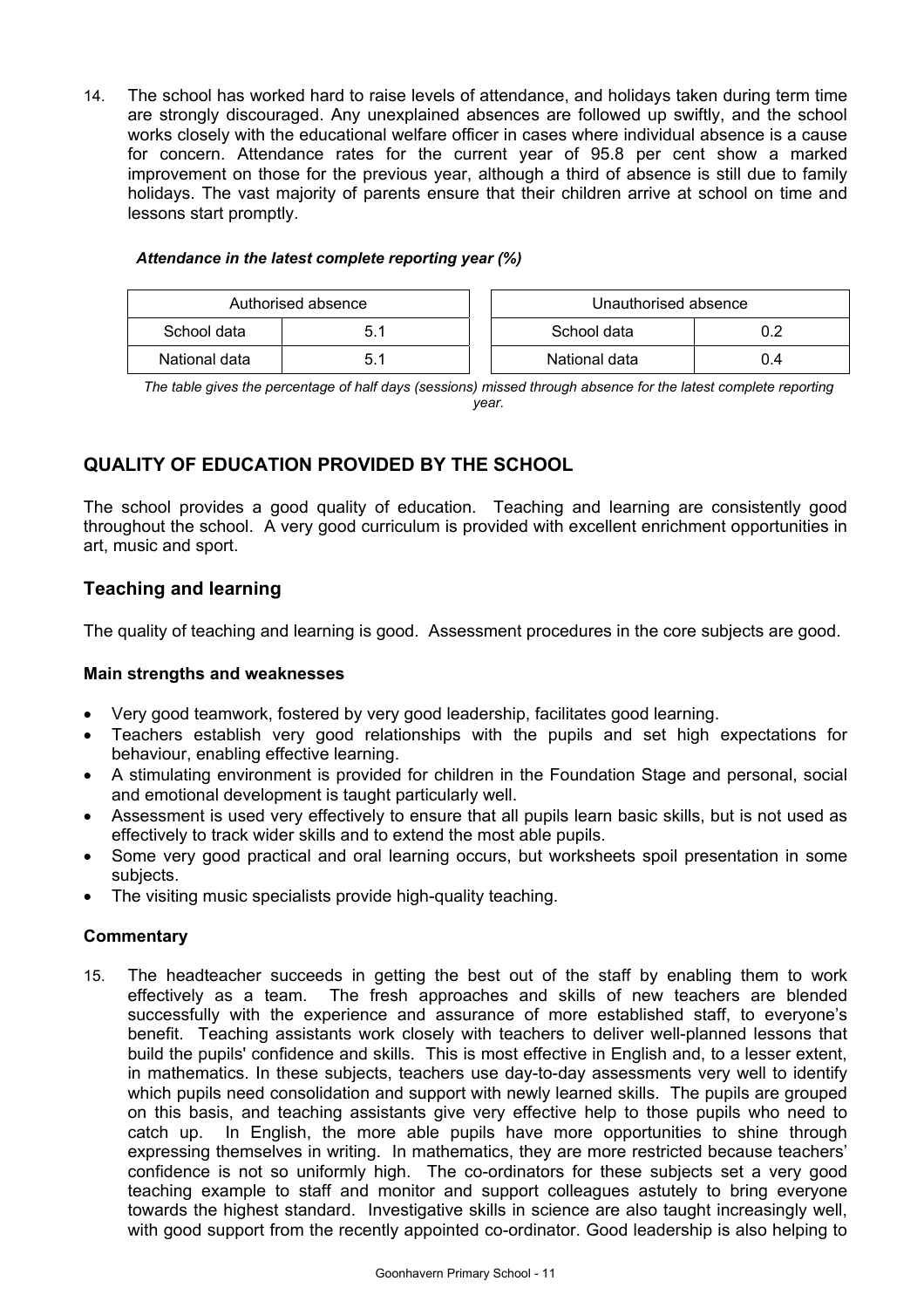drive standards up in information and communication technology, through well-planned training for staff to enable them to deliver increasingly effective lessons with the new equipment.

| Excellent | Very good | Good    | Satisfactory | Unsatisfactory | Poor | Very poor |
|-----------|-----------|---------|--------------|----------------|------|-----------|
| (3)       | (22)      | 18 (56) | 6(19)        | 0(0)           | 0(0) | 0(0)      |

*Summary of teaching observed during the inspection in 32 lessons*

*The table gives the number of lessons observed in each of the seven categories used to make judgements about lessons; figures in brackets show percentages where 30 or more lessons are seen.* 

- 16. The table above shows that teaching and learning were of at least good quality in most of the lessons seen during the inspection. In all lessons, very good relationships were evident within the classroom, between pupils, between staff and between pupils and staff. This facilitates effective learning because both staff and pupils feel confident enough to try things out and to make mistakes without fear of criticism. High expectations for pupils to behave well are inherent, but unobtrusive, throughout the school so that the pupils do this naturally because they understand why they should. The pupils' enthusiasm for learning and willingness to persevere with difficult tasks are sustained through to the end of Year 6 by this very supportive atmosphere. The pupils' very good attitudes to learning also contribute towards the effectiveness of the very good teaching provided by the visiting music specialists. Three different practitioners were observed during the inspection, and in all cases the pupils' very good behaviour and eagerness to learn contributed to the effectiveness of the skilled teaching.
- 17. Very good features of teaching were observed in all three key stages. Children in the reception year learn very effectively in the personal, social and emotional development aspect of the Foundation Stage curriculum because of the insight and skill of the teacher and teaching assistants. From a below average start in some aspects of this area of learning, the children become confident and independent learners because of the well-ordered, stimulating and challenging environment that is provided. Some excellent teaching in Year 1 builds very successfully on this generally high level of maturity while at the same time giving the pupils the time and space to continue learning through experimentation and play as the need arises. The level of discussion and co-operation in this class is outstanding. In the final part of an art lesson, for example, one pupil described how the colour 'faded' as he dragged the sponge along while printing with it. The other pupils waited and listened, as the pupil searched for the right words to express himself, which he had the confidence to do. The high expectations for self-expression and for listening to each other that have been established and met in this class are steadily built through the school, as was exemplified in a very good drama lesson in Years 5 and 6 in which the pupils interacted with great verve and confidence.
- 18. Similar examples of the skilful encouragement of learning, through practical activity and discussion, were seen in different subjects in various year groups. In Year 4, for example, very effective learning in mathematics was encouraged through practical group problem-solving that demanded a high level of discussion. In contrast to this lively and very effective learning, the pupils' work-samples in mathematics and science are dominated by worksheets. These have some advantages for staff and pupils in that they ensure that all the pupils cover the required ground. They also impose some limitations, however. More able pupils in mathematics, for instance, do not get the most out of the problems they tackle by setting out their solutions fully and clearly. Similarly in science, pupils are not challenged enough to find their own ways of presenting and explaining results of experiments. Standards of presentation in English are often good, but still not consistent enough. This was a key issue at the last inspection that has not been fully addressed.
- 19. Good assessment procedures are used very effectively to support those pupils who have failed to grasp a lesson or who need more consolidation of a newly learned skill. It is less effective in identifying how best to challenge more able pupils to hone and apply their skills or to ensure that all pupils develop optimum skills in all subjects. For example, although there are many examples of very good art-work in the school, there is no way of knowing to what extent all the pupils are building on their skills. There is a danger of staff relying too much on the very good informal knowledge they have of the children generally. The school is aware of the need to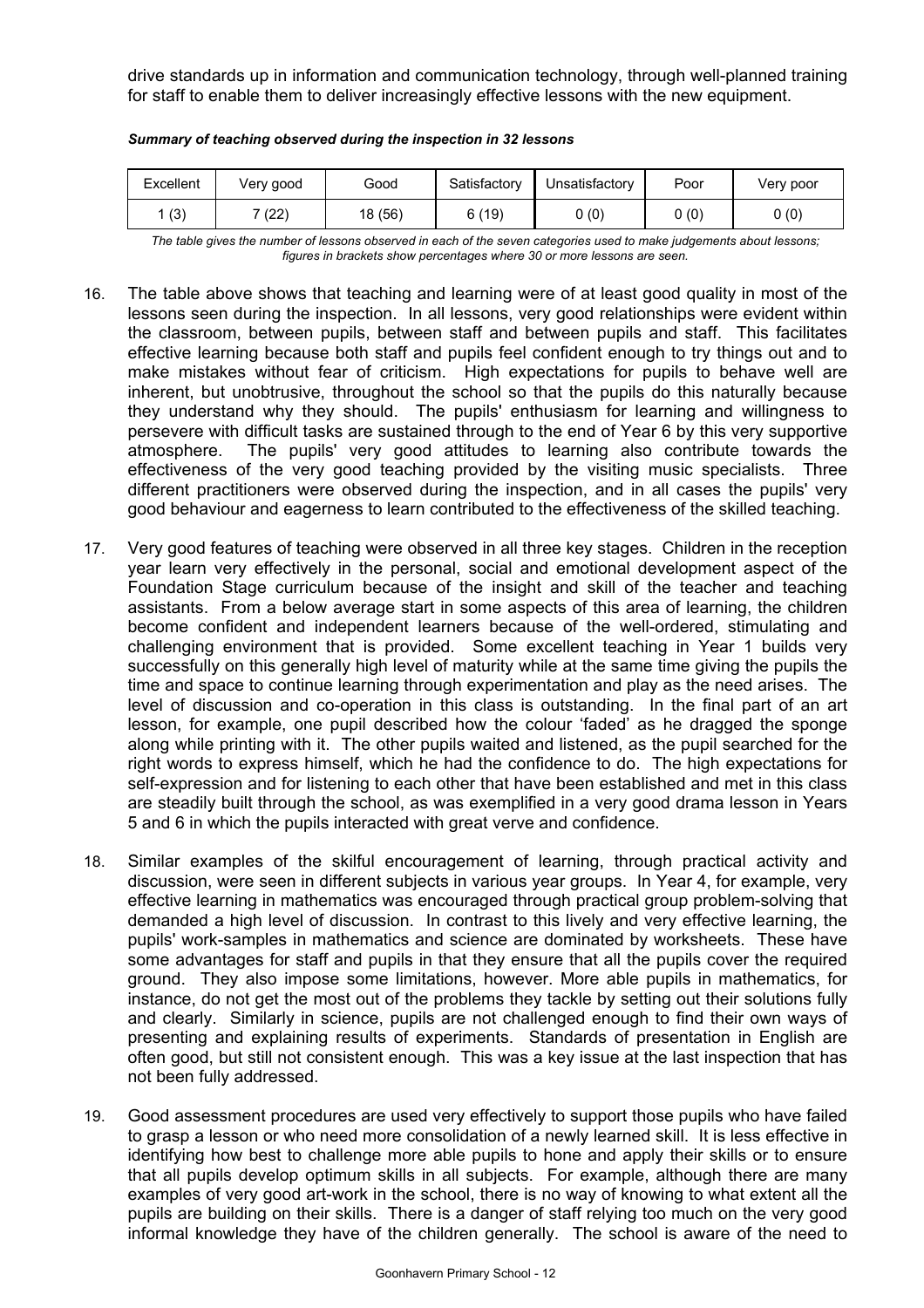continue seeking manageable ways of addressing this problem without over-burdening teachers. Currently, pupils play a fairly passive role in assessing and recording their own skills. This is an area for further potentially helpful development that was discussed during the inspection.

## **The curriculum**

The very good curriculum is enhanced by an excellent range of extra-curricular activities. Very good accommodation and good resources contribute to effective learning.

#### **Main strengths and weaknesses**

- Excellent enrichment of the curriculum enables the development of musical, sporting, dramatic and artistic talents.
- The delivery of the curriculum is supported by the very good accommodation and a good level of resources.
- Continuing curricular improvement and innovation help to raise standards.
- Thorough procedures are in place for ensuring that the curriculum is taught properly.
- Provision for personal, social and health education is very good.
- Provision for pupils with special educational needs is very good.

- 20. The curriculum meets all statutory requirements for the National Curriculum and religious education. Planning for each subject provides for full coverage, but in some cases additional detail is required so that knowledge and skills are built more incrementally. The subject coordinators follow rigorous procedures for checking teachers' planning, scrutinising pupils' work and monitoring the quality of teaching and learning. These checks help to ensure that the intended programmes are delivered accurately and that agreed initiatives are applied consistently.
- 21. A positive and productive ethos drives very good curricular innovations, including attention to pupils' learning styles, a focus on creative arts and drama and community projects such as 'The Road to the Beach'. Everyone associated with the school, including pupils, where appropriate, are consulted and involved in these initiatives, which enhance pupils' achievement and develop their personal qualities. Detailed deliberation, careful preparation and specific staff training ensure that each new initiative is introduced with thoroughness and professionalism.
- 22. The school is committed to providing an education which meets the particular needs of each of its pupils. The dedication and hard work of teachers and support staff create a purposeful and secure environment with equality of opportunity for every pupil. Staff are sensitive to the personal circumstances and characteristics of each pupil and everyone is valued. For example, the occasional pupil who arrives at the school with little or no English receives excellent support.
- 23. Provision for pupils with special educational needs is very good. Clear procedures are in place for identifying and assessing their needs. Individual education plans are provided which are of good quality with clear targets to help pupils improve. The work provided for the pupils is well suited to their needs, and teachers and teaching assistants work very well together to support them. These pupils are involved in the full range of activities offered by the school and take part with enjoyment and high levels of confidence.
- 24. The provision for pupils' personal, social and health education is very good. A specific programme is given emphasis within the curriculum and is taught with sensitivity and challenge, but teachers also respond to relevant issues as they arise. Wide-ranging discussions embrace topics of interest and importance to pupils. Consideration of discussions embrace topics of interest and importance to pupils. relationships, responsibilities and feelings are included in this approach, as exemplified in a discussion in Year 6 relating to survival. The values are apparent in the life and work of the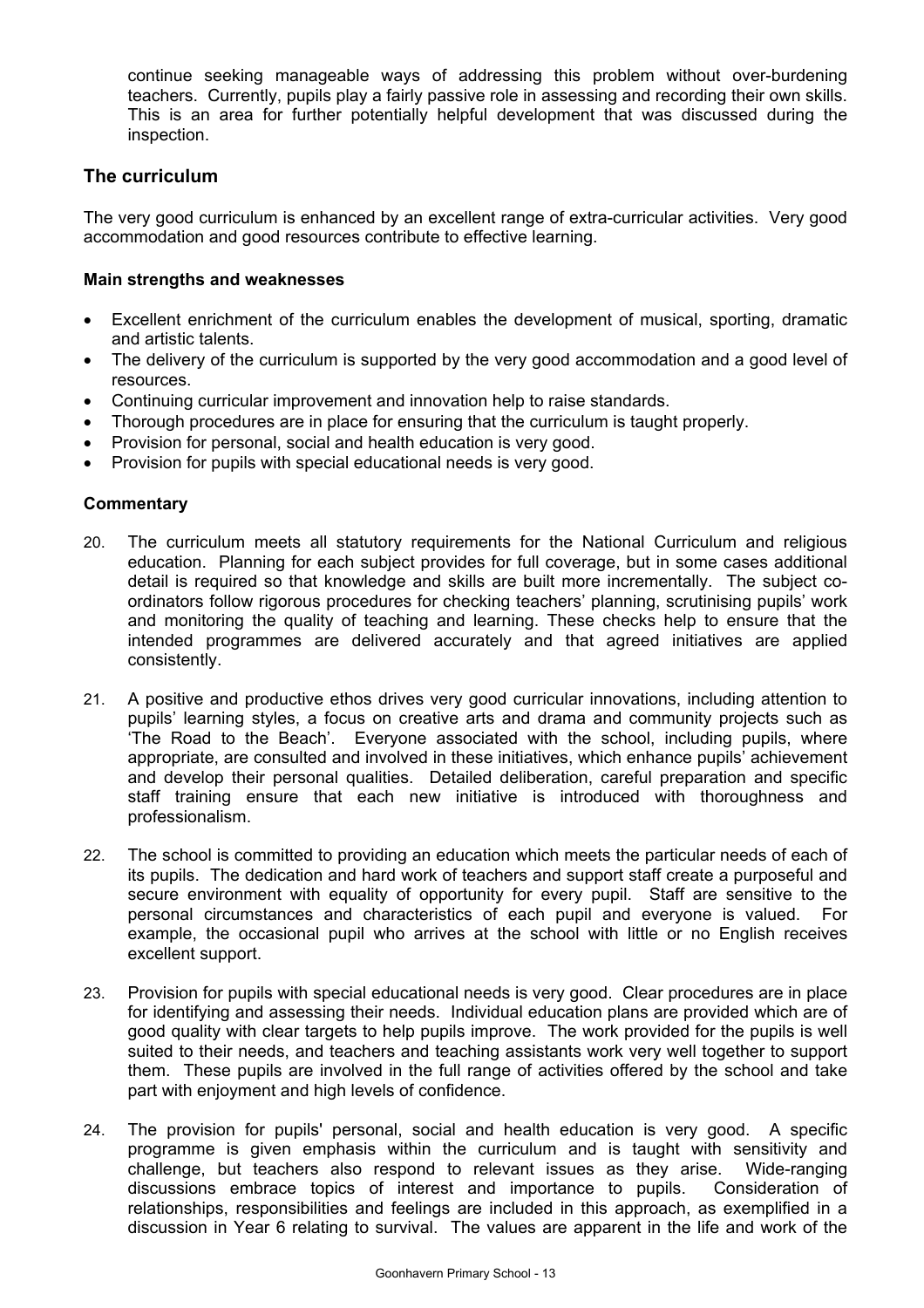school and in the very good relationships that exist. Considerable efforts are made to develop pupils' self-esteem, to enrich their experiences and to develop them as capable, responsible adults.

- 25. There is a good match of teachers' expertise to the curriculum and a very good complement of teaching assistants. The staff work very effectively as a team to meet the needs of individual pupils.
- 26. The governing body discharges its curricular responsibilities well. It has approved an appropriate policy for the teaching of sex and drugs education and matters relating to health education are given substantial emphasis.
- 27. An excellent level of enrichment of the conventional curriculum is provided through the efforts of staff, parents, friends and external agencies. This includes a very good range of afterschool clubs which embrace artistic, sporting, musical and other interests. In addition, all pupils benefit from the regular visits to places of educational interest and by specialist visitors to the school. Productions, performances and school assemblies provide further opportunities for pupils to develop self-confidence and a range of talents. Pupils are very keen to participate in these activities, and approximately 70 pupils are learning to play a musical instrument.
- 28. The accommodation provides very good facilities to meet the needs of the curriculum and the building is extremely appealing aesthetically. The well-designed light and airy classrooms, and the separate library and computer suite, support the efficient delivery of the curriculum. The new hall, although not spacious, meets the shortcomings for physical education identified at the previous inspection. This, together with the playing field and hard-surfaced areas, constitutes very good facilities for physical education. Displays of excellent quality in classrooms and central areas, mostly of the pupils' art and design work, help to create an attractive and stimulating learning environment. There is a good range of resources to support the delivery of the curriculum.

## **Care, guidance and support**

Care, welfare, health and safety are very good. Support and guidance for pupils are good. Pupils' involvement in the school's work is good.

## **Main strengths and weaknesses**

- Staff provide a high level of care and respect pupils' opinions and views.
- Procedures for health and safety are good.
- Induction procedures for new pupils are very good.
- Educational guidance for pupils is not always clear enough.

- 29. This is an inclusive school and members of the school community show very good levels of care and concern for each other. Staff know the pupils well, and nearly all pupils feel that they can turn to an adult in the school if they are worried or concerned. Staff and governors endeavour to ensure that pupils work in a healthy and safe environment. Risk assessments are undertaken and appropriate arrangements are in place for testing of electrical equipment and emergency evacuations.
- 30. Arrangements for child protection are satisfactory, and staff know to report any concerns to the headteacher. The school recognises the need to train another member of staff in child protection to ensure coverage in the absence of the co-ordinator. First-aid procedures are very good. Good records are kept when pupils are ill or injured, and parents are kept well informed.
- 31. Parents value the way staff settle new children into school. Through close links with the preschool group, which meets on the premises, the children quickly become familiar with school routines. Teachers track the progress of pupils' personal development, celebrate their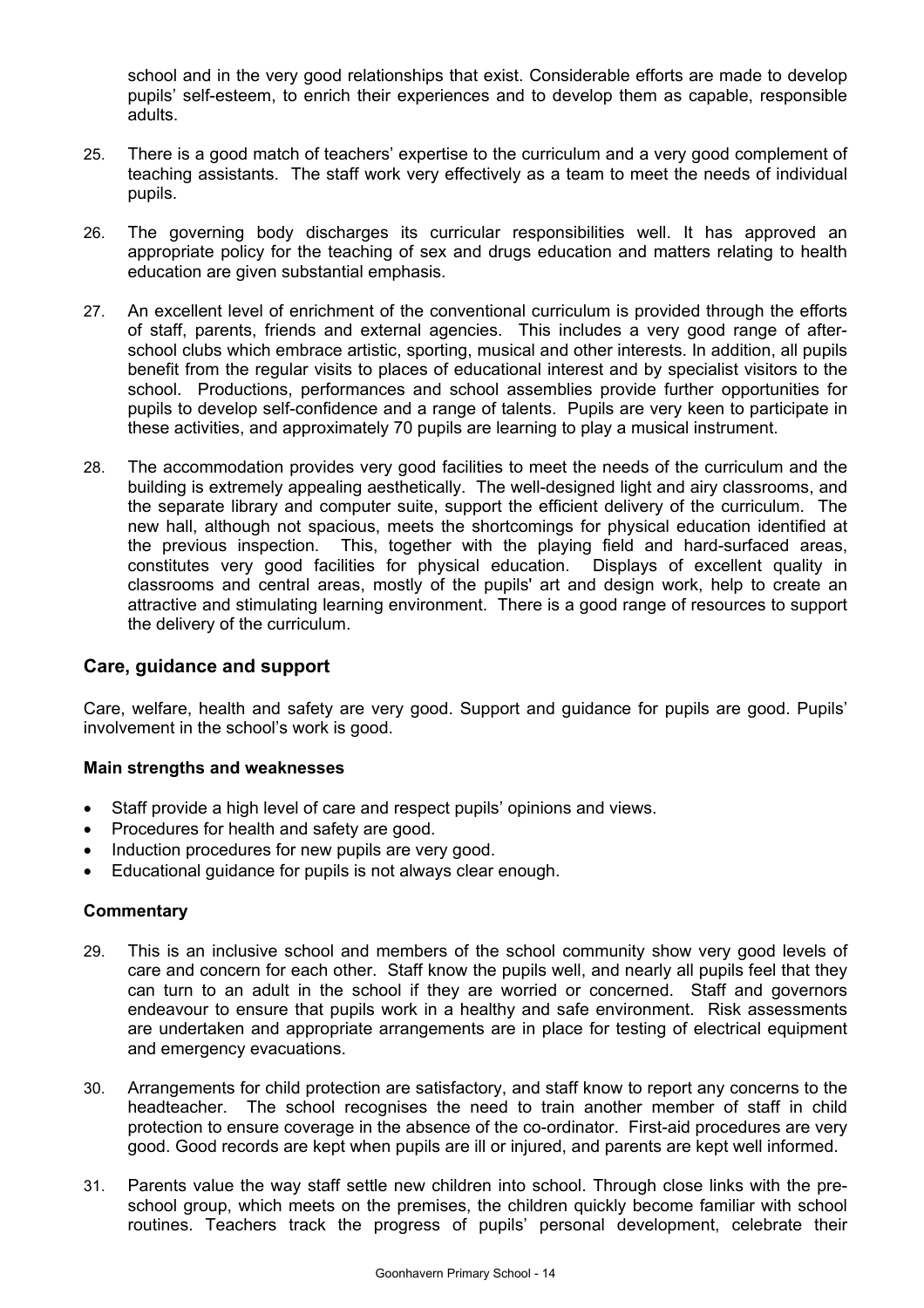achievements and make valuable comments in the pupils' annual reports. Teachers are skilled at encouraging pupils in their lessons. They give clear advice to lower attainers on what they need to do to improve their work, but offer less guidance to the more able pupils in this regard.

- 32. Very good support for pupils with special educational needs enables them to play a full part in the life of the school and to develop personally as well as academically. Parents are fully involved alongside the school in supporting their children. Excellent support is provided for the occasional pupil for whom English is an additional language. The lack of expertise among the staff is compensated for by very effective use of the skilled support and guidance offered by the local education authority.
- 33. Teachers listen to pupils and value their comments. Members of the school council gather the views of other pupils and report back to their classes on what action they intend to take. They are presently raising funds for more playground equipment.

## **Partnership with parents, other schools and the community**

Links with parents are good. Links with the community are good. Links with other schools are very good.

## **Main strengths and weaknesses**

- The school welcomes parents into school and encourages them to get involved in their children's education.
- Parents hold the school in high regard and support its work.
- Annual reports to parents do not always give enough information about how their children can improve their work.
- A good range of visits and visitors makes learning come to life.
- Pupils benefit from working with teachers and pupils from other schools.

- 34. Parents feel welcome in school and staff are very approachable. The headteacher is often outside the school at the start and end of the day, and this gives parents good opportunities to talk informally with him, as well as making appointments with him.
- 35. The school gives parents good information about how they can help their children with their learning. Through information sessions, for example, on mathematics, and demonstration lessons, parents are encouraged to share their children's enthusiasm for learning. They also receive useful information about the topics their children will be studying. The prospectus is a helpful document for new parents, and the governors' annual report to parents is informative, but the latter does not contain all the required information. Newsletters keep parents well informed about future events. Termly consultations offer parents good opportunities to discuss their children's progress with teachers. The pupils' annual reports are satisfactory, but vary in quality. The best give parents clear information about what their children need to do to improve their work, whilst others only contain information about what the pupils can do.
- 36. Parents are very happy with the school, and those who returned the pre-inspection questionnaire, or attended the pre-inspection meeting, did not have any significant concerns. Nearly all parents attend the consultation sessions, and families are keen to support events, such as family bike rides. The active parent-teacher association works hard to raise funds and organise social events. Parents also provide valuable support in the classrooms and on visits.
- 37. A good range of visits and visitors enriches the curriculum. For example, a visiting puppet theatre helped pupils deepen their understanding of the importance of maintaining the rain forests. Paramedics and fire officers brought the world of work into the classroom. Through participation in 'Road to the Beach', a local community project, pupils gained new skills and confidence in dance and drama. The school is very much part of the local community. Local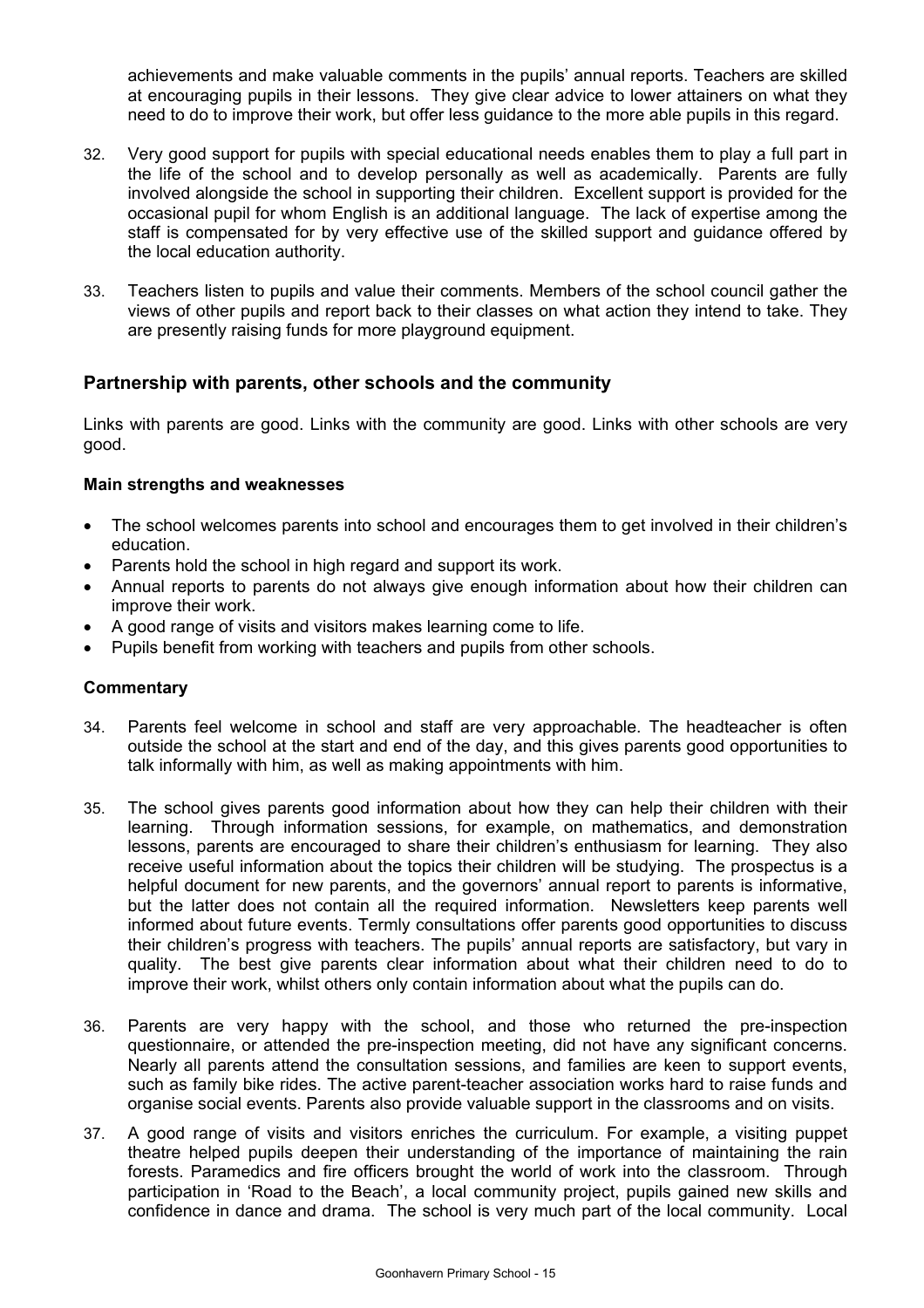groups rent the premises, and the school encourages pupils to take part in the annual village show.

38. The school works closely with the local secondary school to ensure that pupils are well prepared for the next stage of their education. Teachers from the local secondary school take science and mathematics lessons in Goonhavern, and the school also receives good technical support for information and communication technology from the secondary school. Pupils benefit from sports events arranged by the local cluster group, and there are good links with the local pre-school groups through the Foundation Stage network.

## **LEADERSHIP AND MANAGEMENT**

Leadership and management are good overall. The headteacher provides very good leadership. Management is good and governors do a very good job.

#### **Main strengths and weaknesses**

- The headteacher sets a very positive tone for the school and gets the best out of staff.
- Senior staff contribute very positively to building an effective staff team.
- Leadership teams give meaningful opportunities to staff and governors to contribute to school improvement.
- Governors have a very good insight into how the school works.
- The school's management has not ensured sufficient improvement in the quality of presentation of pupils' work.
- Finances are managed very efficiently.

- 39. Since the last inspection, the school has undergone a complete transformation, with extensive renovations and extensions to the building and grounds. The headteacher, staff and governors have managed this very well at the same time as maintaining the effectiveness of the routine work of the school. The new extensions and sympathetic improvements to the existing building have created a wonderful environment for the pupils to learn in and the adults to work in. Comments from all sections of the school community confirm this. The friendly atmosphere in the school and the high-quality displays in communal areas reflect the headteacher's success in sustaining a productive climate for learning and promoting inclusion. All the pupils feel they belong to the school and that they are equally valued, and the staff feel that they are part of a successful team.
- 40. The headteacher continues to provide a very clear educational direction for the staff and governors, and all share a common sense of purpose in promoting the pupils' personal development, as well as their educational achievement. The recent initiative of involving governors, teaching assistants and teachers in leadership groups appears to be working very well. This innovative format enables a much wider section of the school to become involved at a very early stage in planning for school improvement. Those members of staff with whom it was discussed during the inspection felt empowered by it.
- 41. The co-ordinators of the core subjects of English, mathematics, science and information and communication technology do a good job in setting high educational expectations, monitoring and evaluating teaching and learning across the school, and supporting colleagues. This is particularly true of English, which benefits from very good leadership and management and a high level of confidence among all teaching staff. Many examples of well-presented written work show that teachers continually challenge and support pupils of all abilities, both to develop skills and apply them widely. Presentation is not consistently good, however. It is not fully consistent in English and is not nearly as good in mathematics and science. The impression given by the work samples in these subjects is far less positive than that gained through lesson observations and discussions with the pupils. The school management acknowledges that presentation, which was an issue at the last inspection, could still be much better in these subjects. The impact that an emphasis on improved presentation could have on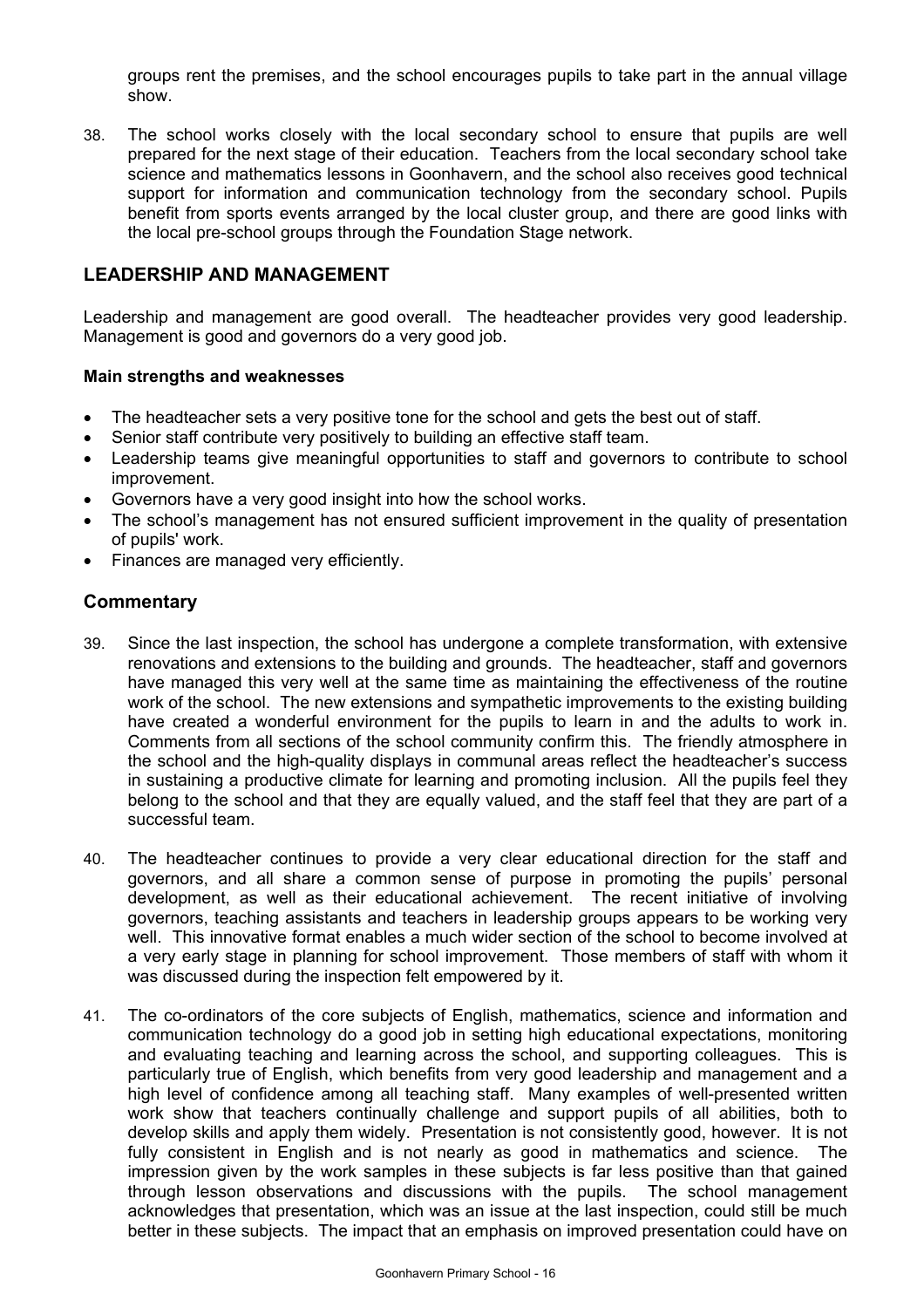achievement, especially for the more able, has not been fully appreciated. In most other respects, management is very good.

- 42. The governors fulfil all their duties very effectively and ensure the fulfilment of all statutory requirements. Apart from some minor matters that have been brought to the headteacher's attention, they ensure that the school complies with best practices in health and safety. They gain a very good insight into the workings of the school through formal procedures, as well as informal connections. For example, a recent formal visit by governors focused on the effectiveness of targets in motivating pupils across the school. Their written report contained many pertinent observations, including useful pointers for improvement. This level of awareness of the strengths and weaknesses in provision provides a very firm basis for decisions on spending. For example, the decision to invest in extra teaching assistants, designated specifically for special educational needs support, has proved to be very good value for money, as they make a significant contribution to the overall success of the school.
- 43. The special educational needs coordinator manages the teaching assistants very effectively, through good channels of communication, including weekly meetings, to collaborate on planning and deal with any problems that arise. Communication about other aspects of the school is not always so effective. The teaching assistants sometimes feel that information reaches parents and the wider community before they, as professionals within the school, are aware of it. This has been brought to the headteacher's attention, and means of circumventing such occurrences without requiring the teaching assistants to attend meetings in their own time are to be explored. General performance management procedures are working well, and the school is very effective in recruiting and retaining staff and enabling them to continue with their professional development. The involvement of teaching assistants in this process is at a relatively early stage.

| Income and expenditure $(E)$ |         |  | Balances $(E)$                   |
|------------------------------|---------|--|----------------------------------|
| Total income                 | 472.982 |  | Balance from previous year       |
| Total expenditure            | 464.718 |  | Balance carried forward to the r |
| Expenditure per pupil        | 2,526   |  |                                  |

| Financial information for the year April 2004 to March 2005 |
|-------------------------------------------------------------|
|                                                             |

| Income and expenditure $(E)$ |         | Balances (£)                        |        |  |
|------------------------------|---------|-------------------------------------|--------|--|
| Total income                 | 472.982 | Balance from previous year          | 56.357 |  |
| Total expenditure            | 464.718 | Balance carried forward to the next | 64.621 |  |

- 44. Financial management is very good. The governors keep a close check on spending which is related to a well considered medium-term plan. The current surplus shown in the table is being held mainly to complete improvements to the site and partly to enable the school to update computers as soon as is necessary without disrupting provision. The governors' figures show that the surplus will reduce to around five per cent of the total budget over a three to four-year period.
- 45. Financial control and administration are very good. The recently appointed school secretary is gradually updating procedures to provide an increasingly efficient service to the headteacher and governors. The school chose not to fully implement the recommendations (nonmandatory) of the last local education authority audit. The inspection informed the school that the procedures for auditing the school fund were not in line with current best practice.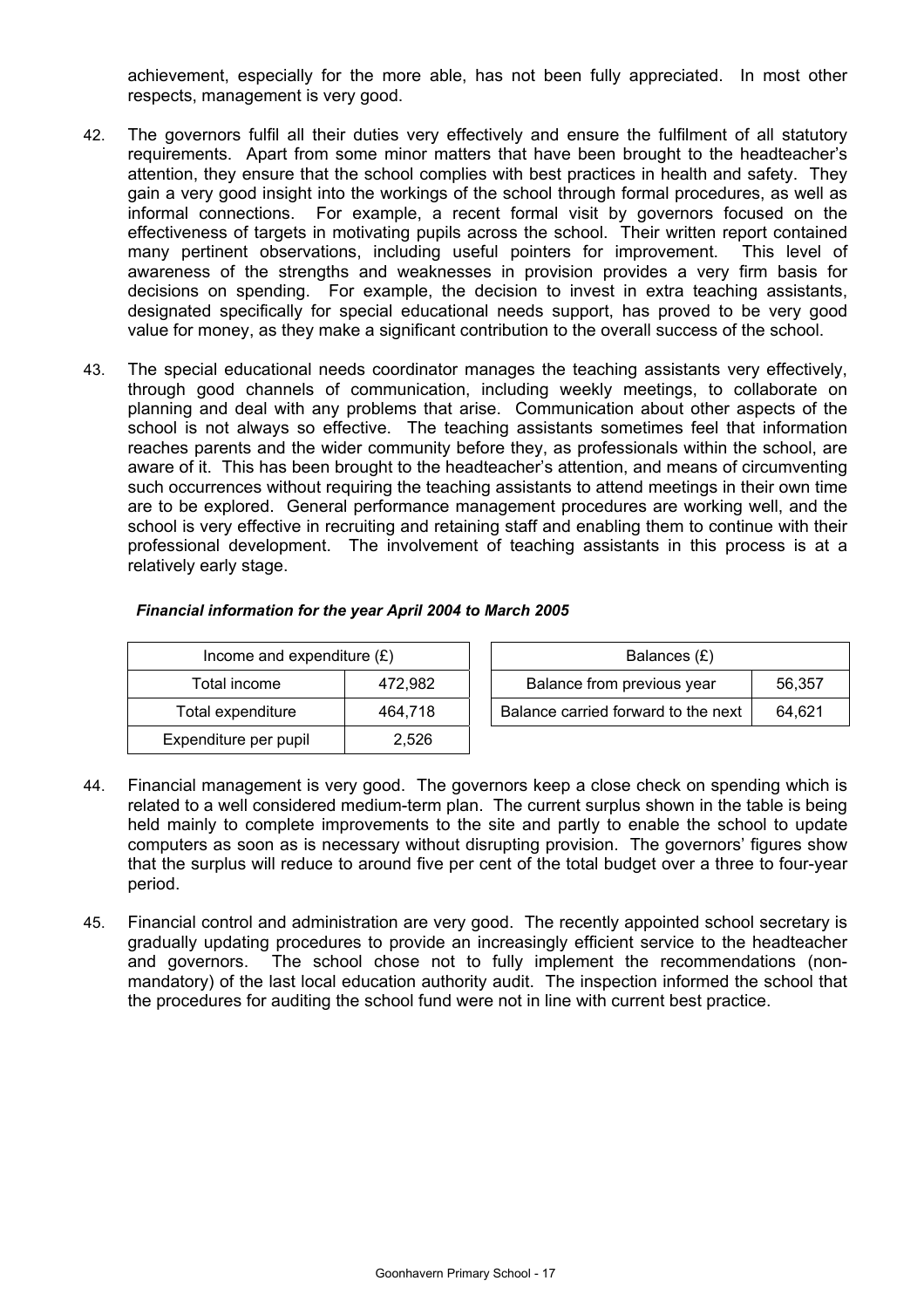# **PART C: THE QUALITY OF EDUCATION IN AREAS OF LEARNING AND SUBJECTS**

# **AREAS OF LEARNING IN THE FOUNDATION STAGE**

- 46. Provision for children in the Foundation Stage is **good** with some very good features. The strengths reported at the last inspection have been maintained. The teaching seen during this inspection was consistently good, due to the experience and skill of the teacher and her team who create a very welcoming, focused environment. They use a judicious mix of questions and information which interest and stimulate the children. The classroom accommodation has been improved and is now very good. The secure area outside is of satisfactory size and is used well as an extension of the classroom.
- 47. Children enter the reception class with a wide spread of attainment, but it is average overall. Children with special education needs are supported very well and make very good progress towards their individual targets.

# **PERSONAL SOCIAL AND EMOTIONAL DEVELOPMENT**

Provision in personal, social and emotional development is **very good**.

#### **Main strengths and weaknesses**

- Very good teaching enables the children to achieve very well.
- Relationships between children, between adults and between adults and children are very good.

#### **Commentary**

48. Teaching in this area of learning is very good. Attainment in some aspects of the children's personal development was lower at the beginning of the reception year than is usual at this age. The teacher took this into full account in planning provision for the class. The children learn and develop securely through participating in an interesting variety of activities. High expectations are set for good behaviour, creating an atmosphere conducive to learning. The children are enthusiastic and concentrate well on their tasks. They work unsupervised in some activities and generally start to share resources and take turns well. The children also build very good relationships with one another. Very good relationships between the staff and between staff and children generate very good learning. For example, several lower-attaining children, sensitively guided by a teaching assistant, enacted detailed scenarios in a vet's surgery. The very good progress made lifts attainment to above expectations by the end of reception. Most of the children attain the early learning goals by the end of the reception year and many exceed them.

## **COMMUNICATION, LANGUAGE AND LITERACY DEVELOPMENT**

Provision in communication, language and literacy is **good**.

## **Main strengths and weaknesses**

- Teaching and learning are good overall; the teaching of early writing skills is very good.
- The teacher and support staff use every opportunity that arises to develop the children's speaking and listening skills.

## **Commentary**

49. Good teaching enables the children to achieve well in communication, language and literacy. Overall standards are as expected by the end of the reception year, with strengths in speaking and listening and writing.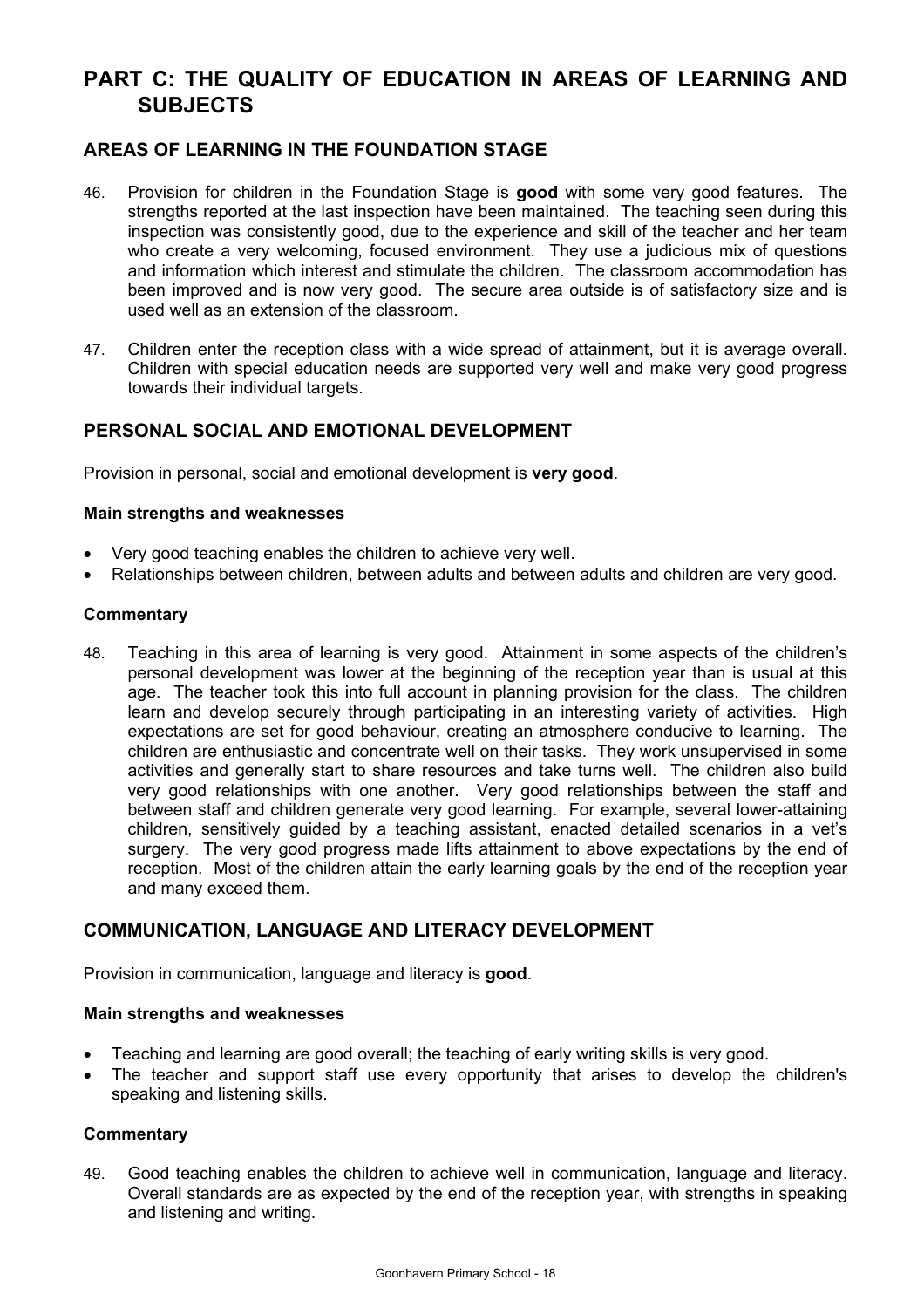- 50. Teaching is good in this area of learning, enabling the children to achieve well overall. The teacher understands the needs of young children very well and plans interesting activities that motivate them. The staff ask stimulating questions that intrigue children and encourage full, thoughtful answers. These, together with well-told stories and interesting information, ensure that children listen attentively and are eager to speak. The children begin school with skills typical for their age and by the end of the reception year most have reached above the expected levels in their speaking skills.
- 51. This year children came into the reception class with very little knowledge of sounds and letters. Now, very nearly all the children recognise simple letter sounds and are eager to use them. Accuracy is developing well. During the inspection, the children wrote lists and labels and the most able showed that they are starting to understand the use of capital letters. The children thoroughly enjoyed anticipating rhyming words when they listened to a story and found several sensible possibilities. Most children will attain the expected goals by the end of the year and several will work confidently beyond them, representing good achievement over the year.
- 52. The children enjoy reading. For example, they read to each other in the book corner and two children were recorded recently, making up a song as they did so. They are keen to read books and use pictures and their knowledge of letter-sounds to work out new words. They know the main features of books, such as title, author and illustrator, which is as expected for their age. By the end of the reception year, a typical proportion of the children will have achieved the early learning goals, which reflects satisfactory achievement.

## **MATHEMATICAL DEVELOPMENT**

Provision in mathematical development is **good**.

#### **Main strengths and weaknesses**

• Good planning enables good practical learning to take place.

#### **Commentary**

53. Children enter the reception class with typical mathematical knowledge and understanding for their age. The range of practical activities that is provided makes the learning of mathematics interesting and the children respond with enjoyment. Most of the class count confidently to 20. Higher-attaining children count beyond 20, understand pairs, and count in twos. Children's early mathematical skills are being developed well through opportunities to order numbers and record results simply or in the form of graphs. Children's understanding of shape and space is at expected levels. By the end of the reception year, most children will attain the expected goals and many will attain beyond them, representing good achievement.

## **KNOWLEDGE AND UNDERSTANDING OF THE WORLD**

54. Insufficient evidence was gathered to make a secure judgement on provision in this area of learning. During the inspection, the children asked searching questions about a visiting puppy and in discussion afterwards showed good knowledge for their age of various characteristics of dogs. For example, several children knew that a cold damp nose indicates good health and one child said that a puppy's claws do not retract. The children are very interested in the seeds they have sown, and displays indicate that they are aware that some things are alive while others are not. The children's computer skills are at broadly expected levels for their age. Children know and enjoy stories from the Bible.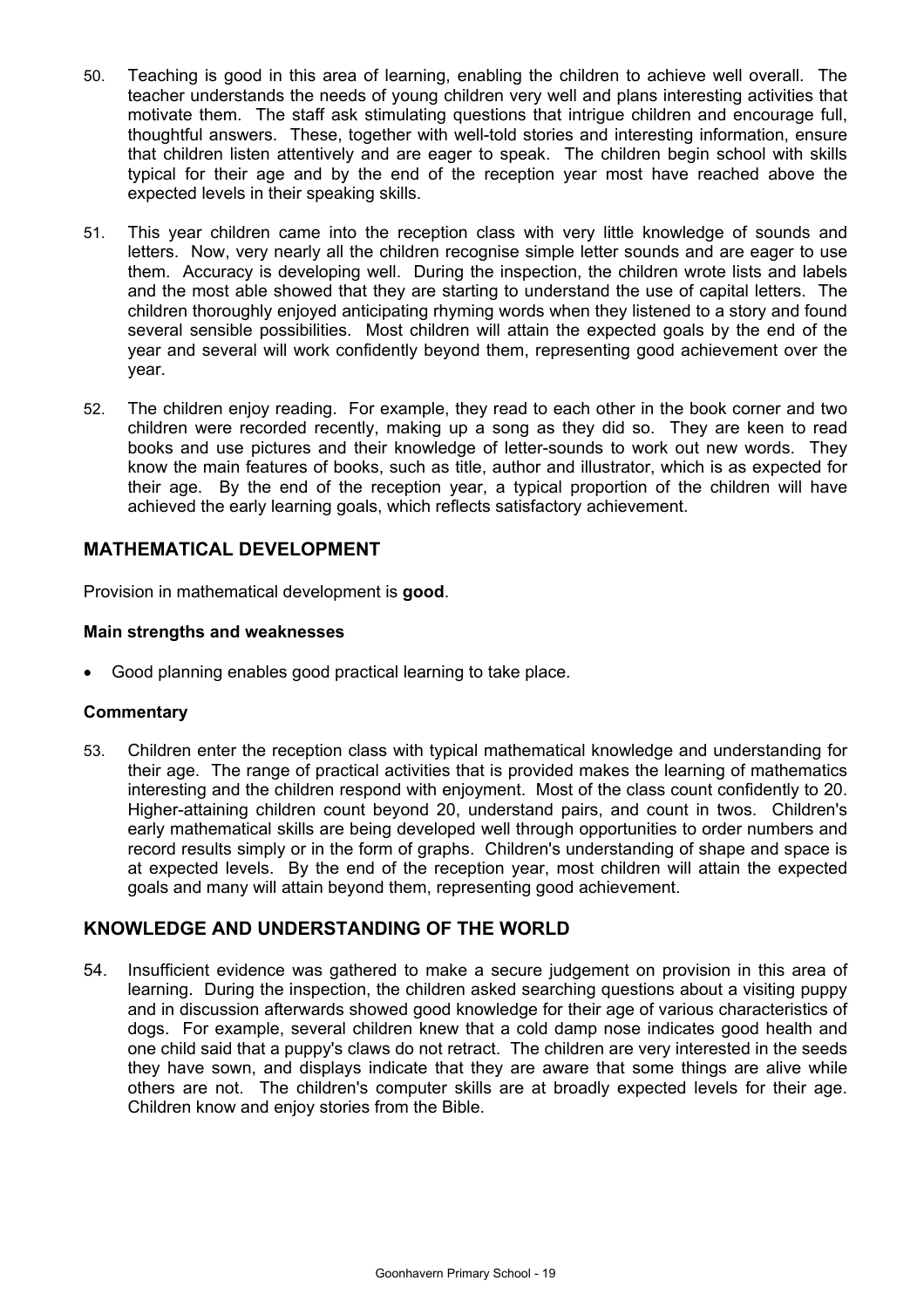# **PHYSICAL DEVELOPMENT**

Provision in physical development is **good**.

#### **Main strengths and weaknesses**

- Teaching and learning are good and children achieve well overall.
- Achievement in some aspects of physical development is limited because there are few large wheeled toys and no permanent outdoor climbing frame.

#### **Commentary**

55. The children come into the reception class with broadly typical levels of skill for their age, though many were not as agile as is usually found. The teacher provides plentiful opportunities for children to develop good levels of control when using small tools such as paint and glue brushes, scissors and pencils. This is helping the children to develop clear, legible writing. A good variety of equipment enables children to improve their ability to manipulate and construct. During a gymnastics lesson in the hall, children showed confidence when moving in a large space and their skill in throwing, rolling and catching balls is developing at a good pace. Opportunities for children to climb up, over and through obstacles outside, and to manoeuvre wheeled vehicles, are limited, at present, but the staff make the best of the equipment they have. Most children will attain many of the required skills at the expected level by the end of the reception year; this represents sound achievement.

## **CREATIVE DEVELOPMENT**

Provision in creative development is **good**.

#### **Main strengths and weaknesses**

The children's learning is enhanced by stimulating activities.

#### **Commentary**

56. The teacher provides an interesting variety of experiences and children respond well. The classroom has colourful displays of paintings, collages and three-dimensional models. Children enjoy singing and using both tuned and non-tuned instruments. They understand the function of a conductor, control their instruments well, and start to differentiate between different sounds and discuss their suitability to represent different animals. Staff involve themselves discreetly in children's role play and, in doing so, successfully promote the children's imaginative play and their speaking and listening skills. Most of the children reach the early learning goals by the end of the reception year, and many exceed them. This reflects good achievement when compared with the levels of attainment when the children start school.

# **SUBJECTS IN KEY STAGES 1 and 2**

## **ENGLISH**

Provision in English is **very good**.

#### **Main strengths and weaknesses**

- Good teaching enables pupils to achieve very well and to reach standards well above average at the end of Year 6.
- Pupils' attitudes are very good throughout the school.
- The co-ordinator provides very good leadership and management.
- The good procedures for assessing pupils' progress are put to good use.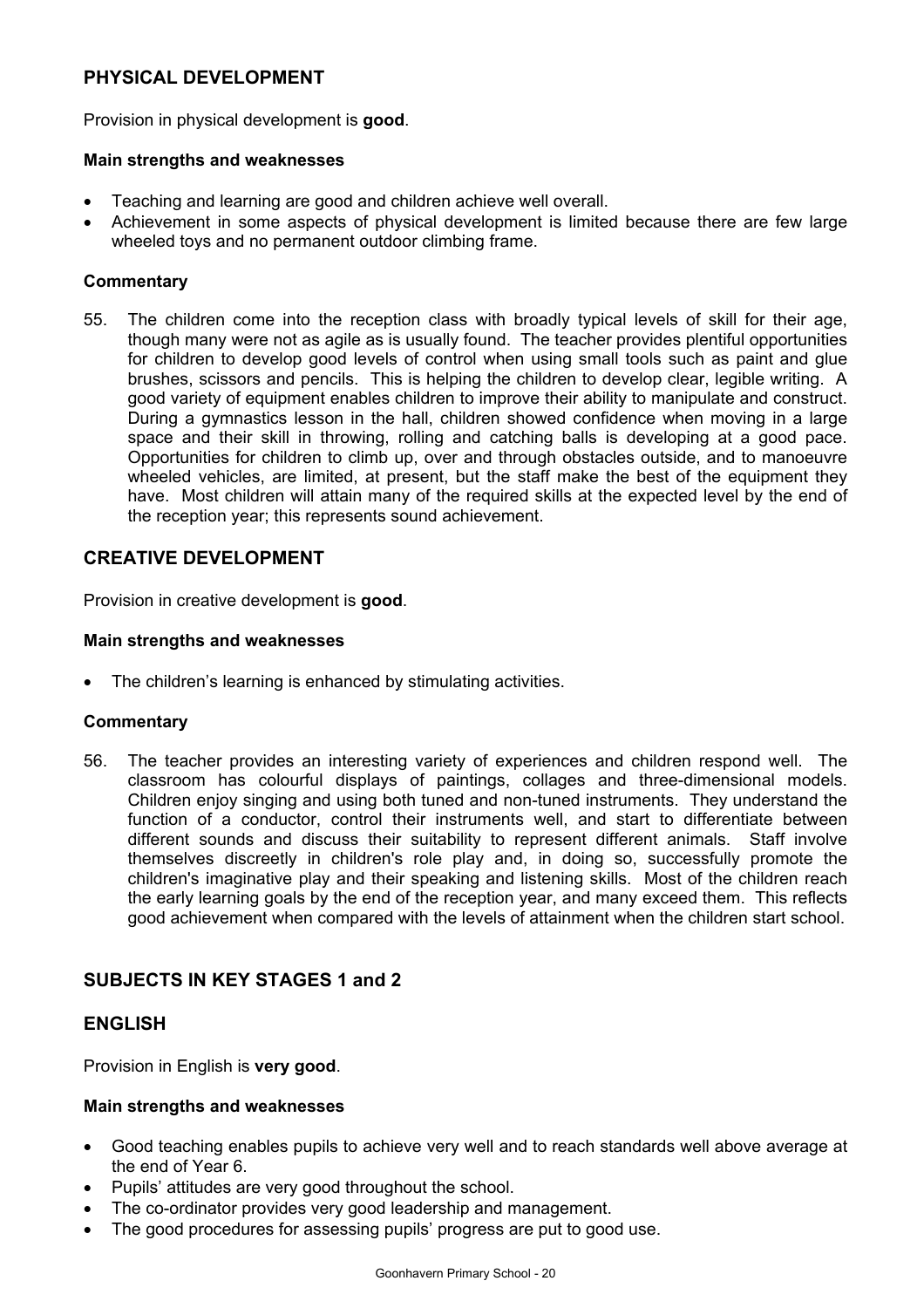- Drama is used well to give the subject vibrancy as well as improve specific skills.
- The subject makes a very good contribution to pupils' spiritual development.
- The school has made good improvement since the last inspection, but the standard of presentation is still too variable.

- 57. The school's results in the national tests, taken by pupils at the end of Year 6, have shown a gradual decline since a very high result in 2001, but were still above average in 2004. The school's targets for both 2005 and 2006 are much higher than the 2004 results and are likely to be achieved. The trend in results over the four-year period, from 2003 to 2006, will, therefore, be positive.
- 58. Pupils begin Year 1 with typical language skills for their age. By the end of Year 2, standards have risen to above average, and further advances result in well above average attainment in Year 6. The pupils achieve equally well in speaking, listening, reading and writing.
- 59. Pupils in Key Stage 1 achieve well in relation to their capabilities. This is because consistently good teaching ensures pupils are working at an appropriate level. Achievement in Key Stage 2 is very good. The quality of the curriculum is very good and the consistently good teaching is enhanced by stimulating innovations such as drama. In all parts of the school, lower-achieving pupils do very well in relation to their capabilities, due to the good use of assessment to match the work to their needs, and the sensitive support from teachers and teaching assistants. Other pupils, including higher achievers, are suitably challenged by the good use of assessment and also advance very well.
- 60. The confidence and complexity of pupils' spoken language develop strongly through the school so that, by Year 2, many pupils communicate ideas and information with above average competence. They listen carefully and often adapt what they say in response to the contributions of others. By the end of Year 6, nearly all the pupils speak with a high degree of confidence and clarity. Higher achievers are able to engage the listener, using creative ideas and a wide vocabulary. Pupils in Year 6, for example, used highly persuasive arguments in a discussion relating to the selection of personnel to survive a shipwreck. Almost all pupils listen attentively and thoughtfully.
- 61. In reading, a higher than average proportion of pupils in Year 2 read texts of moderate difficulty, understand what they have read, and use letter sounds and context to identify unfamiliar words. By Year 6, most pupils read difficult texts fluently, analyse plot and character, and make inferences beyond the literal meaning of the text. They discuss what they have read with obvious enjoyment and often with insight. This was exemplified in a discussion between pupils in Year 6 in which an exceptionally wide range of authors was covered and perceptive and subtle analysis formed the basis of a lively exchange.
- 62. Grammar, punctuation, handwriting and spelling are all systematically developed, as pupils move through the school, and these aspects are balanced by a strong emphasis upon creative work. There is some variation in the quality of pupils' presentation and, occasionally, the work presented does not convey a sufficient sense of pride. The school is aware of the need to achieve a higher degree of consistency in presentation. The pupils write for a wide range of different purposes, with a very good ability to use descriptive language. A pupil in Year 6, for example, wrote of a *'…beckoning and irresistible face'* whilst another described *'…hair, thick with blackness'*. The pupils also have a very good ability to organise and develop narrative in a logical and sustained manner. The emphasis on interpretation of text, the 'feeling' that words can convey, and the use of expressive prose, make a very good contribution to the pupils' spiritual development.
- 63. Teaching is good throughout the school. It is typified by its consistency and by the very good relationships that are apparent in every class. Teachers ensure that pupils are working at a level that is properly suited to their capabilities. They have a good knowledge of the subject, manage the pupils well and employ a range of interesting techniques in their lessons. This motivates the pupils and promotes good progress within the lesson. Good-quality planning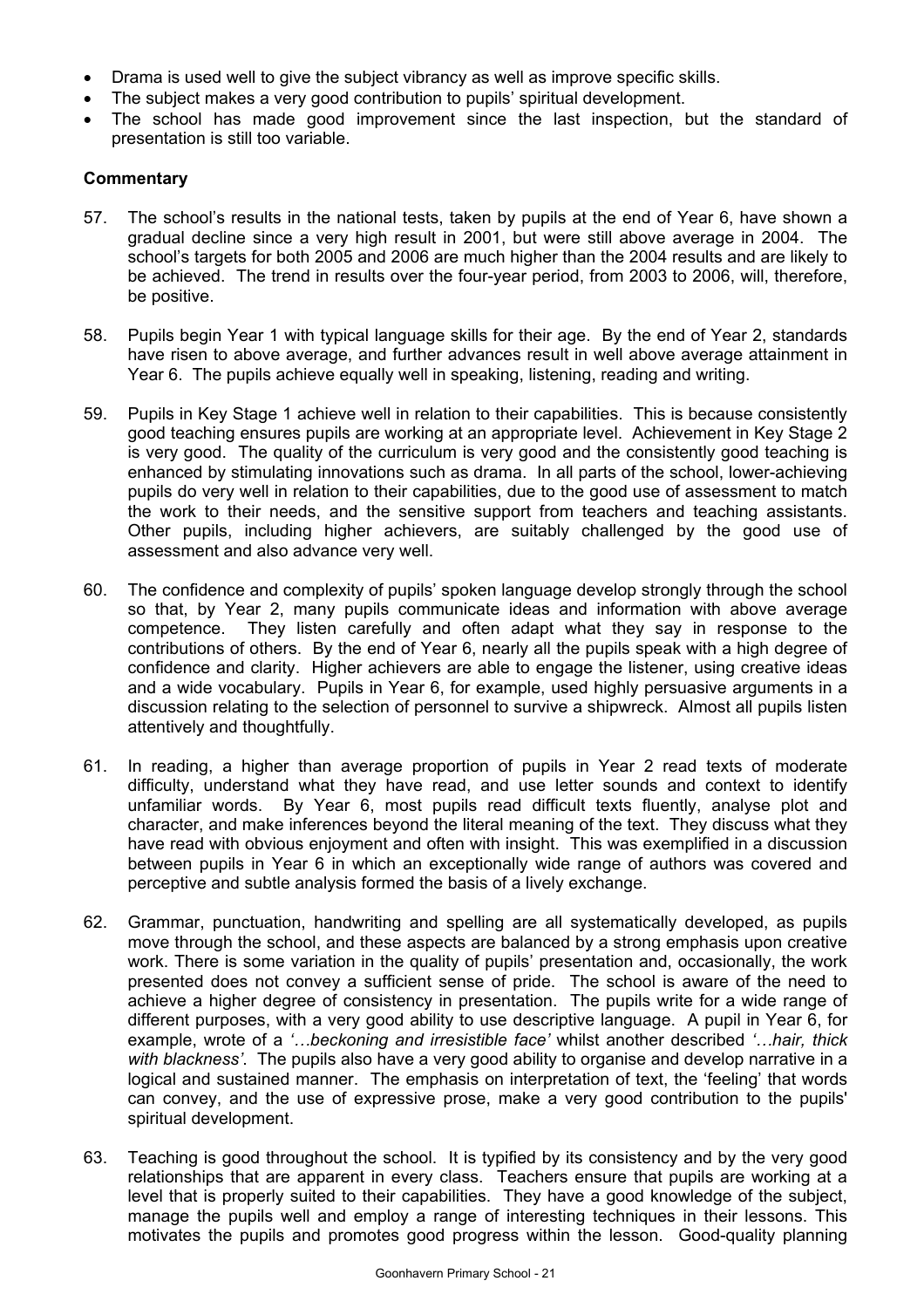ensures that understanding and skills are built on methodically. In all parts of the school, the teachers and teaching assistants work very effectively as partners and provide sensitive and helpful support. The marking of pupils' work by teachers is good. It focuses regularly upon particular points within pupils' writing and provides helpful and constructive comments that suggest clear ways in which the work can be improved. The lively teaching of drama and expanded opportunities for pupils to engage in other forms of verbal interaction, as well as the widening opportunities for creative writing, boost pupils' learning and achievement in Key Stage 2.

- 64. The pupils' very good attitudes have a powerful impact on learning throughout the school, with almost all displaying interest, concentration and maturity. The pupils clearly enjoy their work and constantly strive to do well. Their productive collaboration makes a very good contribution to their social and moral development.
- 65. The co-ordinator provides very good leadership and management. She uses her considerable expertise well to identify strengths and weaknesses in provision, and to introduce imaginative initiatives, for example in drama, to continue raising standards and improving provision. Overall, improvement has been good since the last inspection.

#### **Language and literacy across the curriculum**

66. The pupils make good use of their literacy skills to support their learning in most subjects. In history, for example, pupils speak and write with empathy and imagination about events in the past, such as life in the Aztec civilization. The pupils' very good literacy skills are under used in mathematics and science; they have too few opportunities to explain in writing how they have solved problems and carried out investigations.

## **MATHEMATICS**

Provision in mathematics is **good**.

#### **Main strengths and weaknesses**

- Pupils achieve well to reach above-average standards by the end of Year 6.
- Basic skills are taught effectively.
- Day-to-day assessments are used very effectively to adapt lessons to enable slower learners to catch up, but are not used as well to stretch more able pupils.
- Pupils' work is not presented to the best advantage.

#### **Commentary**

67. The school has sustained good standards and provision since the last inspection. Pupils achieve well overall. The school's results in the national tests taken by pupils at the end of Year 2 show that the pupils reach consistently high standards in all aspects of mathematics. Good progress is maintained throughout Key Stage 2 so that, by the end of Year 6, standards are above average. The test results for Year 6 in 2004 slipped to around average because of the influx of a number of pupils with special educational needs. The school's targets for 2005 and 2006 are much higher than the 2004 results. Although they are ambitious, the staff are confident that they are realistic. Even allowing for some slippage, test results would edge towards well above average levels again, as there are higher proportions of more able pupils in these classes. The inspection findings show that a good proportion of the pupils in Year 6 are working towards or already achieving the above-average Level 5. For example, the pupils use fractions, decimals and percentages in a range of practical contexts, with a clear understanding of the relationships between them. These pupils have very secure mathematical skills and knowledge, which they use competently in discussion to solve new problems. Their work samples, however, indicate that they are seldom challenged to think more deeply about their work, especially with regard to formulating generalisations from the particular examples on which they have worked.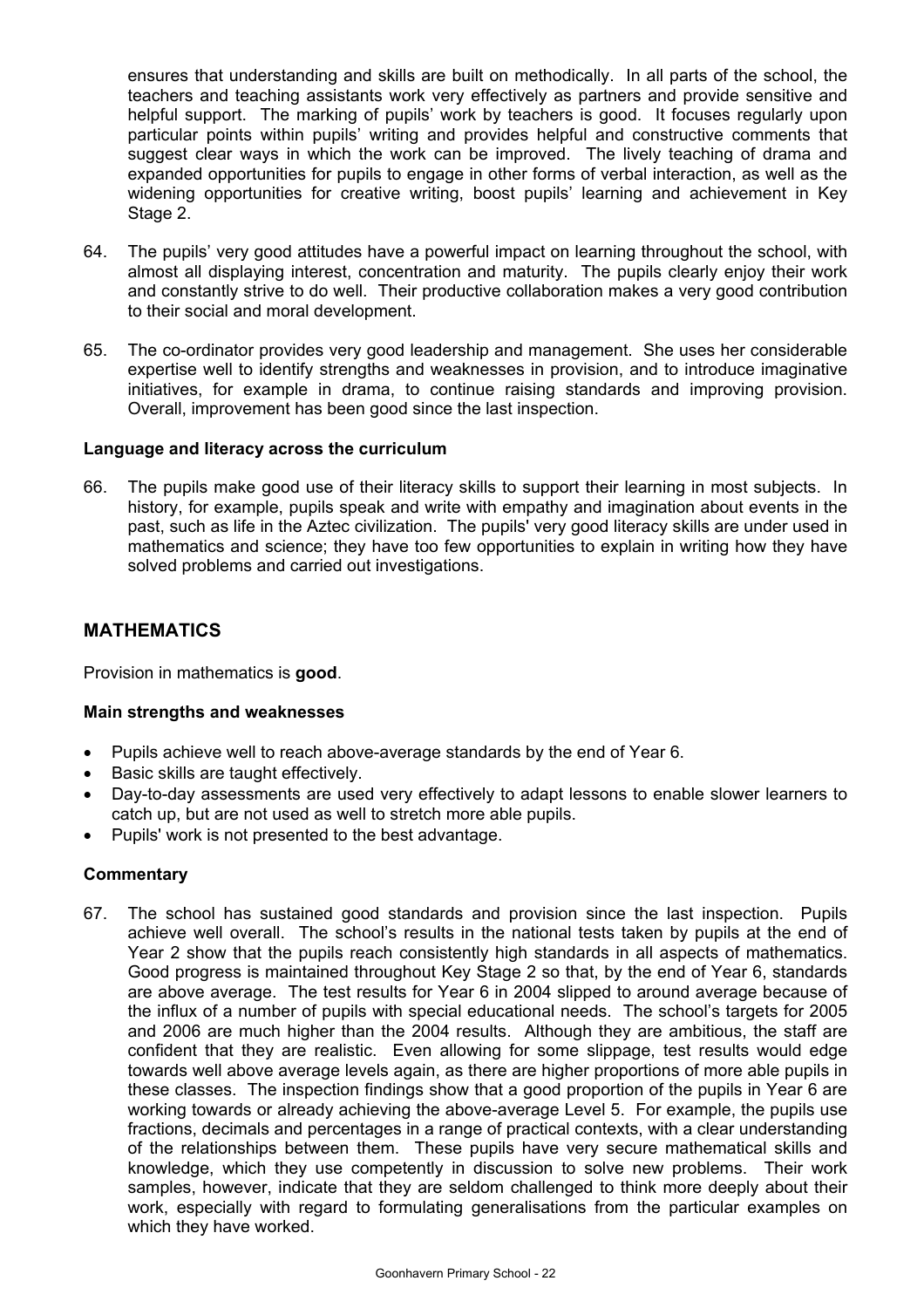- 68. Teaching is good overall and basic skills are taught well. Regular introductions to lessons build on the pupils' knowledge of basis number facts, such as place value and the times tables. Teachers use a good variety of methods and apparatus to reinforce the pupils understanding in these sessions, and give them opportunities to use this knowledge to solve a variety of problems. Some teachers have the confidence and skills to challenge the pupils to think mathematically and collaborate to solve more complex problems. For example, very good learning occurred in a lesson in Year 4 in which groups of pupils collaborated very effectively to decide how best to stack a set of different-sized boxes underneath a table or shelf. The fact that the task was open-ended, allowing for a variety of solutions, made the pupils think about alternative strategies for solving the problem. The way they interacted with each other, and with the teacher, showed that they were used to having to think in this way. They are clearly developing a very good appreciation of how mathematics is applied to everyday life. Very effective teaching was also seen in Year 1, where pupils were challenged and supported to explain how they would deicide which of two containers held more water. The teacher and teaching assistants not only guided the pupils very skilfully, where necessary, but also allowed plenty of experimentation and play for those who still needed it to make the learning enjoyable and secure. Extra challenge was provided for the more able to move towards using one container to compare and measure the capacity of others. Not all lessons offer the pupils such good quality opportunities to flex their mathematical muscles. In some, completing the planned activities becomes the objective of the lesson rather than the development of particular mathematical skills. In some of the lessons observed, more able pupils found the set tasks easy but had to complete them anyway. The work-samples show that this happens too often.
- 69. Assessment is much improved since the last inspection and is now good. It is used very effectively to ensure that all the pupils in each class keep up with what is being taught. A number of lessons were seen during the inspection in which the plans had been modified to take into account the difficulties some of the pupils had with the previous day's lessons. The teaching assistants give excellent support in this role, demonstrating very good teaching skills when they take charge of groups of pupils to reinforce previous learning. Pupils with special educational needs, and those whose first language is not English, make very good progress towards their learning targets because activities are tailored to suit their needs. More able pupils are often given more difficult work than the rest of the class, but are not challenged to the same extent as other groups.
- 70. The leadership and management of the subject are good. The co-ordinator has a good insight into what needs to be done to continue improving provision and supports colleagues well along this road. The staff have been provided with a secure system of supporting lesson plans through the use of duplicated worksheets related closely to the National Curriculum. This ensures that all year groups cover the required ground, and makes lesson planning more efficient. The pupils keep their work in loose-leaf files. This has some advantages, but also significant drawbacks, especially in the contribution made to improving standards of presentation. Much of the work looks untidy and uninspiring. The pupils' answers are sometimes written on the worksheets, which offer little scope for improving presentation. When the work is presented on separate sheets, these are often missing important ingredients, such as a note of the problem, and seldom contain a full and clear explanation of the solution. This limits the contribution that the subject makes to the development of the pupils' literacy skills as well as to their mathematical understanding. In addition, it is not always clear which worksheet the pupils' answers relate to. In contrast, examples of good work on display in some classrooms demonstrate high standards, both of mathematics and of presentation. The teachers' marking is sometimes good, indicating how the pupil could improve as well as recognising effort and success; however, this is not a consistent enough feature of provision across the school.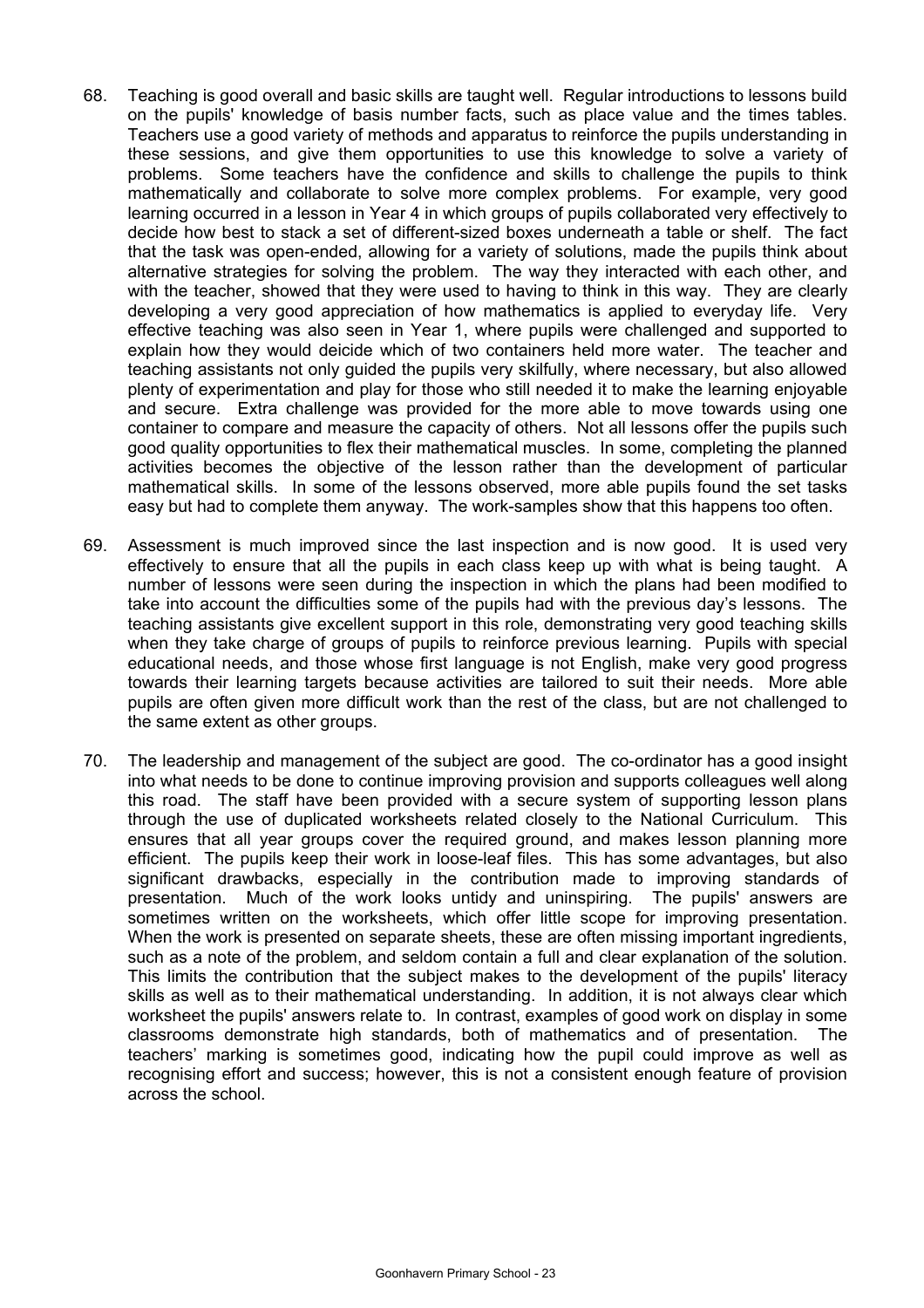#### **Mathematics across the curriculum**

71. The links between mathematics and other subjects are satisfactory. The pupils use their mathematical skills as and when required, for example to take accurate measurements in science or to display data in information and communication technology. The links between mathematics and the creative arts are not fully exploited. There is little evidence, for example, of explorations of the mathematical aspects of patterns in the pupils' artwork, or the development of pieces of art or music from specifically mathematical ideas.

## **SCIENCE**

Provision in science is **good**.

#### **Main strengths and weaknesses**

- Systematic teaching ensures that all pupils make secure gains in their knowledge and understanding of basic scientific facts and procedures.
- Recent good leadership is improving the quality of investigation procedures.
- An over-reliance on the worksheet format in several classes limits the quality of presentation and the development of some more advanced skills.

- 72. The school's results in the tests taken by pupils at the end of Year 6 declined sharply, following the very high results in 2001, and were well below average in 2004. This can be partly explained by the influx of pupils into Years 5 and 6 with special educational needs and with a poor grounding in science. The school has also worked hard to identify and address any school-based factors that may have contributed towards the declining results. A principal feature of the improvements has been the adoption of a systematic format for carrying out experiments and recording results. This has worked to the extent of ensuring that all the pupils in the current Years 5 and 6 have a good knowledge and understanding of the science they have covered. The school's targets for 2005 and 2006 are much higher than in 2004 and, if achieved, will take the test results to at least above average. The inspection confirms that standards are currently above average in Year 6. The pupils have covered a broad range of topics and are accustomed to carrying out investigations. They have good understanding of scientific principles and show good levels of knowledge and explain their thinking logically in discussion. However, their skills in setting out their procedures and explaining them in writing are under-developed. The worksheets have improved their basic skills in recording experiments, but their universal use is limiting the development of more advanced skills. They restrict the opportunities and challenge the pupils have to fully explain and reflect on their findings as their understanding grows, and suggest possible further questions that arise.
- 73. Standards are above average at the end of Year 2. Pupils show good understanding of the wide variety of topics they have studied and are beginning to think and to reason clearly. Last year, a significant number of pupils in Year 2 did not attain the average Level 2, but many more attained the above-average Level 3. More pupils are likely to attain at the expected level this year and a good number will attain at a higher level.
- 74. Teaching and learning are good. Samples of pupils' work indicate that they maintain good progress throughout the year. Lessons are planned carefully and learning objectives are shared with pupils so they know what they are going to do. There is good emphasis on scientific investigation. Activities are interesting and pupils respond by concentrating well. For example, in a lesson in Year 5, pupils had sown seeds in different condition, for example, in the shade or light, and followed their growth with enthusiasm, recording their findings and predicting sensibly what might happen next. Teachers use questioning well to stimulate pupils to extend their thinking and to give reasoned explanations of what they observe. In Year 4, where pupils were deciding the criteria to use when constructing branching databases about leaves, good questioning by the teacher revealed good knowledge by pupils about leaves, as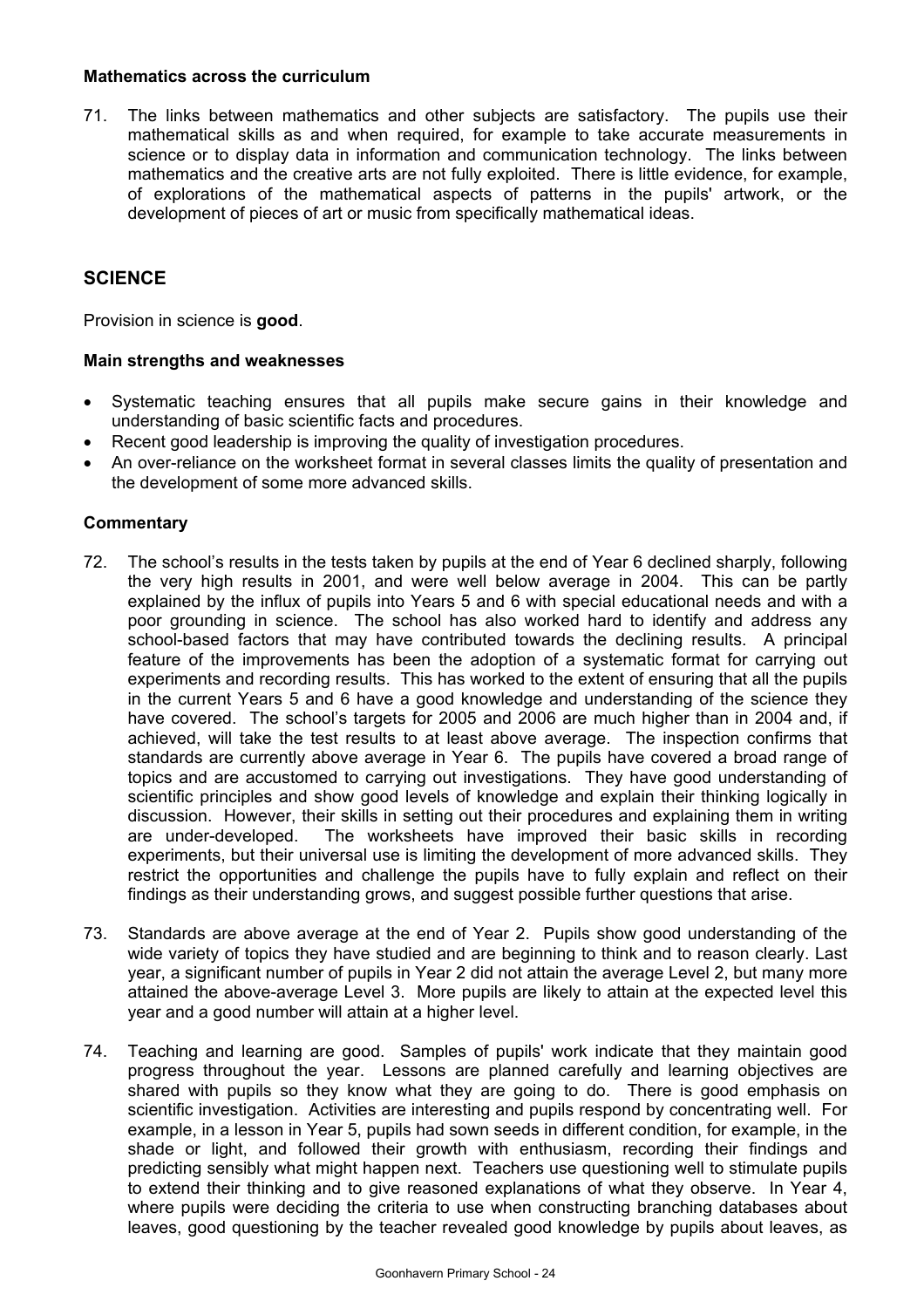the result of acute observation over time. The use of worksheets helps pupils set out their findings clearly, but restricts the more able pupils in their explanations, so that their written work does not reflect the quality of their thinking and discussion in class. Pupils' work is ticked systematically, but there are few instances where teachers challenge pupils to think further.

75. The subject is led and managed well. The co-ordinator is enthusiastic and has high aspirations. Assessment is thorough but, as at the time of the last inspection, procedures are cumbersome and it is not easy to get an overview of standards or check pupils' progress. either during the year or from year to year. Good use is made of the local environment for scientific study and a conservation area and solar system garden are to be constructed shortly as part of the plans for continuing improvement.

# **INFORMATION AND COMMUNICATION TECHNOLOGY**

Provision in information and communication technology is **good**.

#### **Main strengths and weaknesses**

- Very good improvements to provision since the last inspection have brought standards up to agerelated expectations in both key stages.
- Pupils are making good progress and have very good attitudes to information and communication technology.
- Teaching is good in both key stages.
- Planning and assessment do not yet fully ensure that pupils learn skills systematically.

- 76. Standards are rising at a good pace and pupils' achievement is now good. Pupils in Year 2 and Year 6 have expected levels of skill for their age in most aspects of information and communication technology. This rapid improvement since the last inspection has been achieved relatively recently with the installation of the new computers and the provision of staff training. Pupils in Year 2 have reasonable levels of proficiency in word-processing and basic keyboard skills. They save and retrieve information with support and use 'painting' programs with appropriate skill. They give sequential instructions to control programmable devices, enter and present data, and have an adequate understanding of how information and communication technology is used in the home and more widely.
- 77. Pupils in Year 6 have good word-processing skills and most reach reasonable levels of competence more generally. They save and retrieve stored information independently, and almost all combine text and pictures to the expected level and print the finished product. Pupils have a sound knowledge of how to create, test, modify and store sequences of instructions to control on-screen events. They sort and classify data and present the findings by means of a range of graphical representations. They have not yet learned how to use information and communication technology to monitor variable measurements, such as the temperature of a room. Their awareness of the application of information and communication technology outside the school is satisfactory. The school has installed Internet access and most pupils confidently log on and use the search facility.
- 78. Leadership of the subject is good. The school has recently invested heavily in staff training, resources and facilities. The modern computer suite, with enough machines for most pupils in the class, makes an important contribution to the effectiveness of learning, since it allows direct teaching of skills to be followed by immediate, practical experience for all pupils in the class. Plans for further improvements are focused sharply on raising standards.
- 79. Teaching is good in both key stages, enabling good learning and rapid progress to be sustained. The good-quality training that teachers have had has enhanced their expertise, enabling them to make increasingly effective use of the new resources. Lessons are purposeful and consistently stimulate and challenge the pupils. In every lesson observed,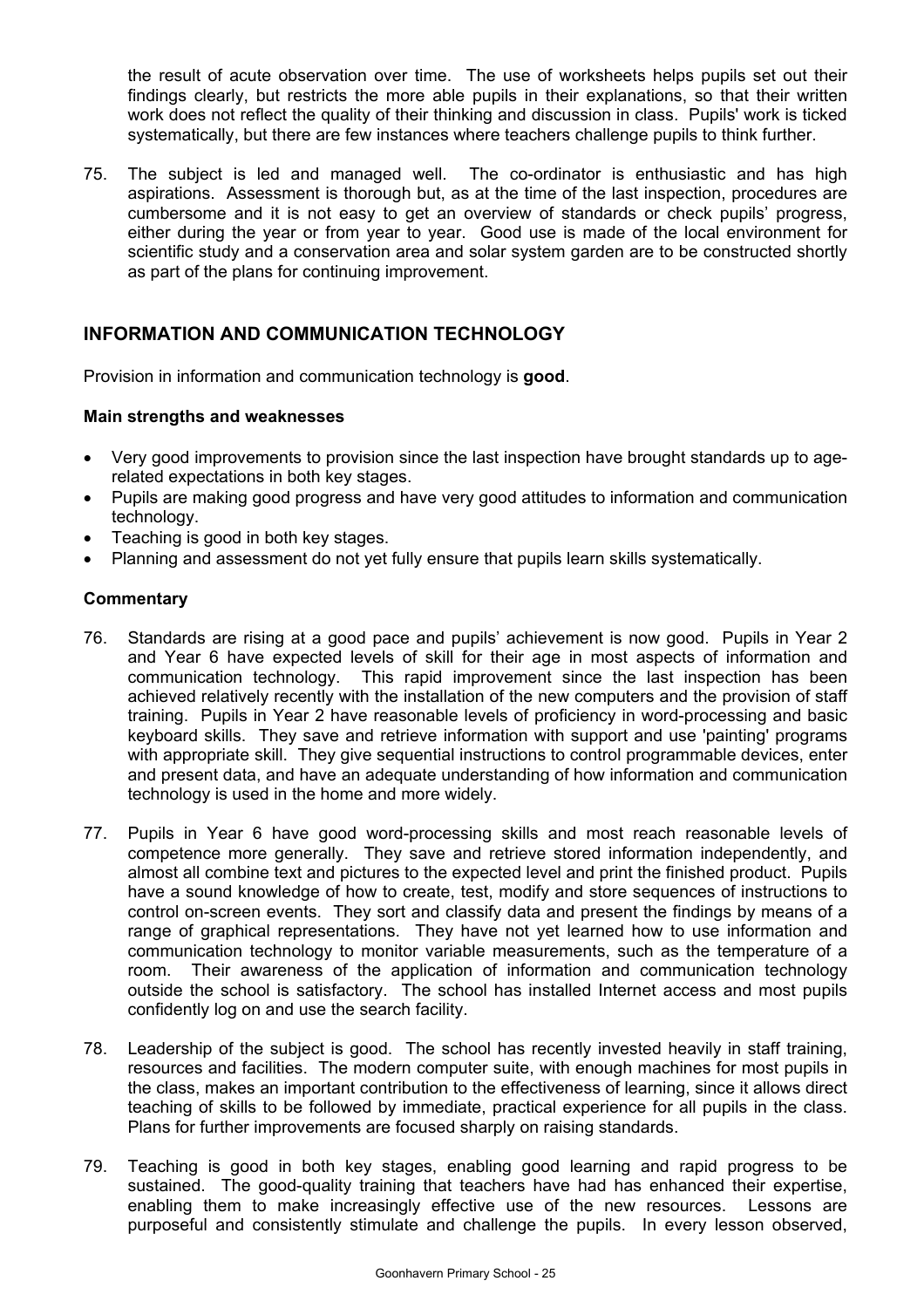there was very good balance between direct, whole-class teaching and opportunities for pupils to consolidate and extend the newly-learned skills by working on computers.

- 80. Pupils in both key stages display very good attitudes. They behave sensibly and sustain concentration over time. Pupils actively strive to achieve the desired outcome and interact well with each other and with staff. They clearly enjoy their information and communication technology work and are making full use of the new resources to hone their skills.
- 81. The curriculum for information and communication technology provides a satisfactory basis for teachers to plan coverage of the whole syllabus, but needs further definition in order to ensure that lessons build systematically on the pupils' existing skills. Assessments do not yet feed effectively into this process, but refinements are planned.
- 82. Improvement since the last inspection has been very good. Information and communication technology was an issue then, with standards, teaching and progress all unsatisfactory at Key Stage 2. The school is now well placed to maintain momentum and keep pace with the continual rapid developments in information and communication technology in the outside world.

#### **Information and communication technology across the curriculum**

83. Good opportunities are provided for pupils to use information and communication technology as a tool for learning in other subjects, improving their computer skills at the same time. They practise word processing in English, for example, presenting and analysing data in mathematics, use the Internet for research in history and geography, and create designs in art.

## **HUMANITIES**

**Geography, history** and **religious education** were not inspected in depth and, therefore, no judgement is made on the quality of provision in these subjects.

- 84. Samples of work in **geography** show that pupils reach broadly typical standards by the end of Year 6, over a range of skills. Good use is made of visits and practical experiences, wherever possible, to enrich and enliven pupils' learning. Pupils are offered a satisfactory range of experiences in **history** and standards are in line with those expected in Years 2 and 6. No lessons were seen, but samples of work completed during the year indicate that pupils cover a wide range of topics and that, in several classes, history is used well to develop pupils' literacy skills.
- 85. Scrutiny of work in **religious education** indicates that standards are at broadly expected levels. In addition to meeting the requirements of the locally Agreed Syllabus for religious education, the school ensures that the oldest pupils have some knowledge about Islam before they leave the school. It was only possible to observe one lesson during the inspection. Pupils in Year 2 showed a well developed ability to reflect on the meaning of Bible stories, as they answered searching questions about helpers, after listening to the story of the Good Samaritan. In discussion, pupils in Year 6 explained some aspects of the Christian, Jewish, Islamic and Sikh faiths and suggested some similarities and some differences between them.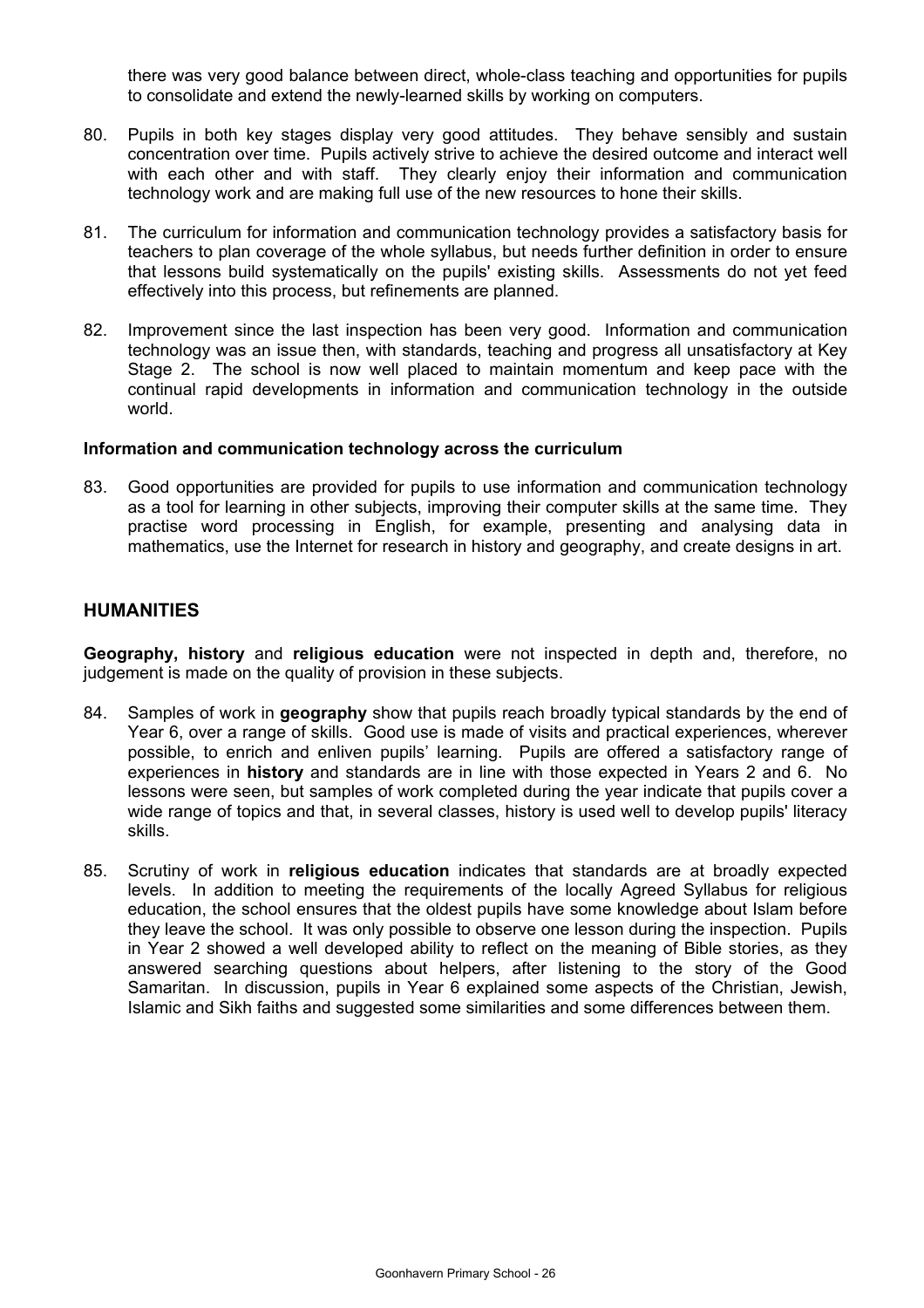# **CREATIVE, AESTHETIC, PRACTICAL AND PHYSICAL SUBJECTS**

- 86. Insufficient evidence was available to judge the quality of provision in a**rt and design, design and technology**, and **physical education** did not form part of the focus for the inspection Although the subjects were sampled through the observation of a small number of lessons, discussions with staff and pupils, and the scrutiny of documentation and pupils' work, it is not possible to make a substantive judgement about provision.
- 87. **Art and design** contributes significantly to the excellent displays that brighten up the school and draw it together as a community. Drawings, paintings, collages and models by individual pupils are displayed very professionally and effectively alongside larger pieces that have been generated communally over time, both in lessons and in after-school clubs. The message given to the visitor is clear: this is a school in which the artistic achievement of individual pupils is greatly valued. The effect on individual pupils' self-esteem is evident, and was exemplified during the inspection, when one boy in Year 4, with a drawing on display, proudly showed his current work to inspectors.
- 88. The art club adds an extremely worth-while dimension to the work of the school. During the inspection, a group of pupils was observed painting individual contributions to a large canvas for display. The picture is an enlargement of a design created by one of the pupils on a computer in response to discussions about similar work by professional artists. This illustrates the very effective use of artists' work to stimulate and extend the pupils' creativity. Large works of art depicting a wide range of natural, industrial, historical and cultural features of Cornwall make an excellent contribution to the pupils' social development and the community spirit within the school, as well as to the pupils' awareness of their cultural heritage.
- 89. Although the headteacher provides good leadership and management for the subject, overall, the monitoring and evaluating of standards and teaching are largely informal and are not sufficiently effective in ensuring that all the pupils develop an appropriate range of skills in lessons. In the lessons seen during the inspection, it was not always clear which specific skills were being taught. For example, some of the pupils observed drawing in Years 3 and 4 used soft drawing pencils skilfully to sketch outlines or to create light and shade, while others seemed unaware of these possibilities.
- 90. Photographic and documentary evidence shows that pupils experience a sufficient range of design and making activities to cover the requirements of the National Curriculum in **design and technology.** There was insufficient annotated pupils' work available to judge standards at the end of Year 2 and Year 6. Pupils consider the users' requirements of products before making them, and work with a good range of tools and materials. A strength of the provision is the use of resistant materials such as plastic and wood, along with the tools required to cut and fix them. Good links are also made with other subjects to make the pupils' learning in design and technology more relevant to the pupils' own needs. For example, pupils in Years 4 and 5 used wood and metal to construct frames for their miniature 'greenhouses', which they planned to use to shelter the young plants they had germinated in science lessons. Leadership and management of the subject are satisfactory. The co-ordinator has identified the need to develop a manageable and effective way of tracking and supporting specific design and technology skills throughout the school.
- 91. Standards in those aspects of **physical education** that were observed are similar to the range generally expected for pupils of similar age. Physical education has an important place in the curriculum and all elements of the required programme are included in planning. Good progress was seen in a very good lesson in Year 1 in which the pupils were encouraged to devise and play ball games. They were clearly developing skills at a good rate, both individual dexterity and accuracy, and the ability to work as a member of a team. Lesson plans follow a systematic programme to build skills and confidence. The school has very good outdoor facilities, including hard-surfaced areas and a grassed playing field. The last inspection reported on the limiting effect of a suitable hall. This shortcoming has been addressed with the new building; the accommodation and facilities for physical education are now good. The hall is not spacious, but is satisfactory for gymnastics and dance.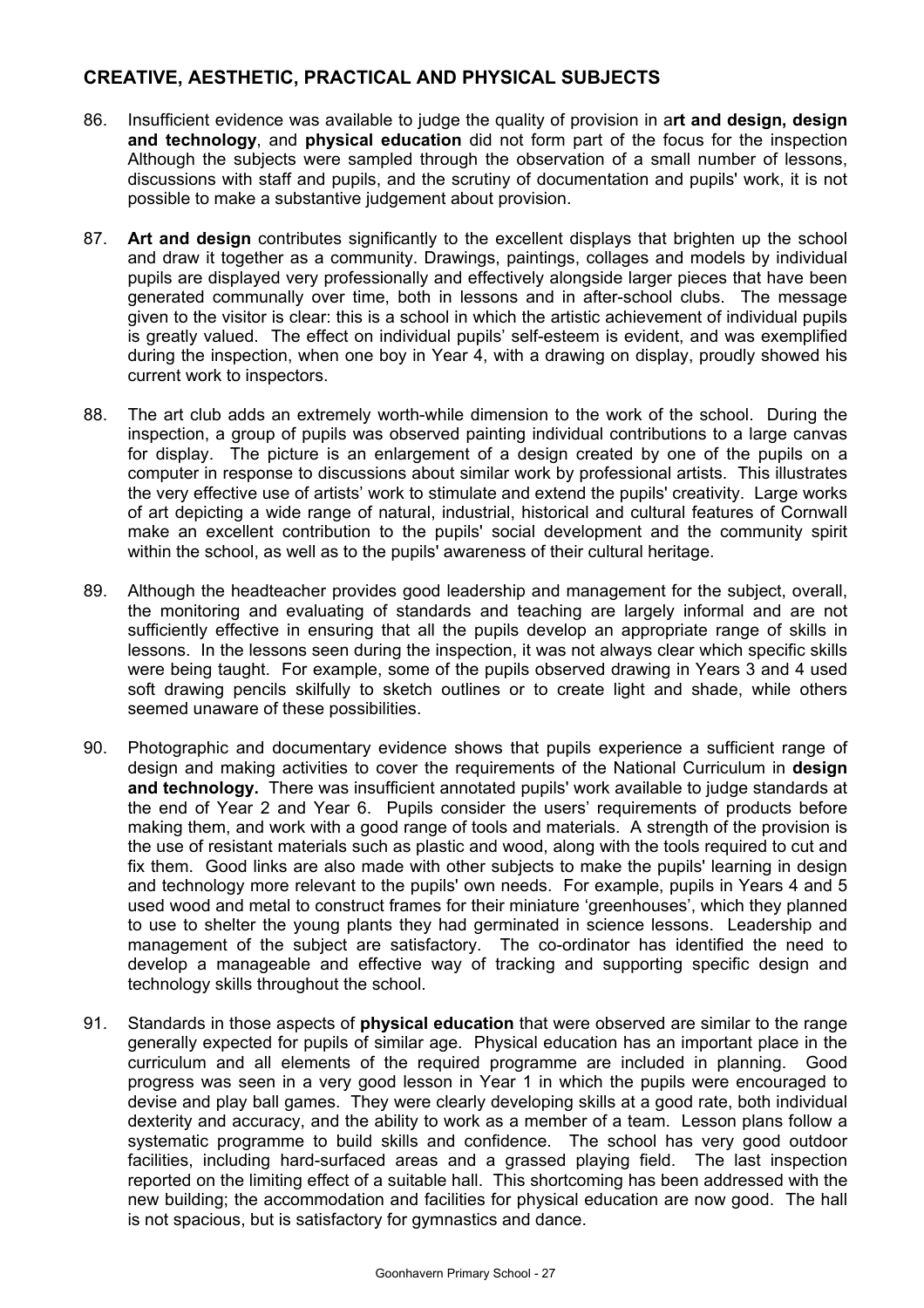92. The programme for physical education is augmented by an excellent range of additional activities. These currently include cycling, rounders and soccer, but other sports are included throughout the year, including cross-country running, and pupils are very keen to participate. There is also extensive involvement in district and area sporting events. These worthwhile activities are made possible by the considerable time and energy devoted by staff and volunteers and constitute an extremely valuable enhancement of the physical education curriculum and of pupils' personal development.

## **Music**

Provision in music is **very good**.

#### **Main strengths and weaknesses**

- A significant number of pupils reach high standards because of the quality and extent of specialist tuition.
- The pupils derive great pleasure from the excellent range of musical experiences provided, which enrich their experience and raise their confidence and self-esteem.

- 93. The good provision reported at the last inspection has been steadily improved upon. Achievement is very good overall because of the very good quality lessons provided by the visiting specialist teachers and the impact of instrumental tuition. Pupils in Years 2 and 6 achieve very well overall to reach good standards. In addition, a very significant number of pupils benefit from the extensive range of additional opportunities to learn to play guitar, violin, woodwind, brass, keyboard, recorders and drums. These pupils, who account for almost half of the school, reach above or in some cases standards well above average in their chosen instruments. The pupils have very positive attitudes to music. They participate with obvious enjoyment and discuss their work with animation and enthusiasm. Behaviour is very good and almost all strive to perform well. They sing accurately, tunefully and expressively.
- 94. A very rich musical curriculum is provided and the quality of teaching and learning is very good. Singing is taught well, with musical points being brought out as the pupils learn a well-thoughtout repertoire of songs. The lessons build systematically on the pupils' skills and engage their interest and enthusiasm. The same is true for music appreciation. The pupils are guided through a rich diet of different kinds of music and taught how to listen with an increasingly discerning ear. For example, they discuss the images suggested by a piece of music and analyse and copy the rhythmic patterns. Extra-curricular activities include a choir, hand-bell playing, percussion and drama. The school regularly organises productions that include a large number of pupils and embrace singing, dancing and instrumentalists. These performances enrich pupils' experience and raise their confidence and self-esteem. The beautiful song 'Just Friends', specially written for the school and recorded and accompanied by pupils and staff, has been recorded. It exemplifies this enrichment and deserves a wider audience.
- 95. The subject is led and managed very well and all the pupils have equal opportunities to benefit from all the activities on offer.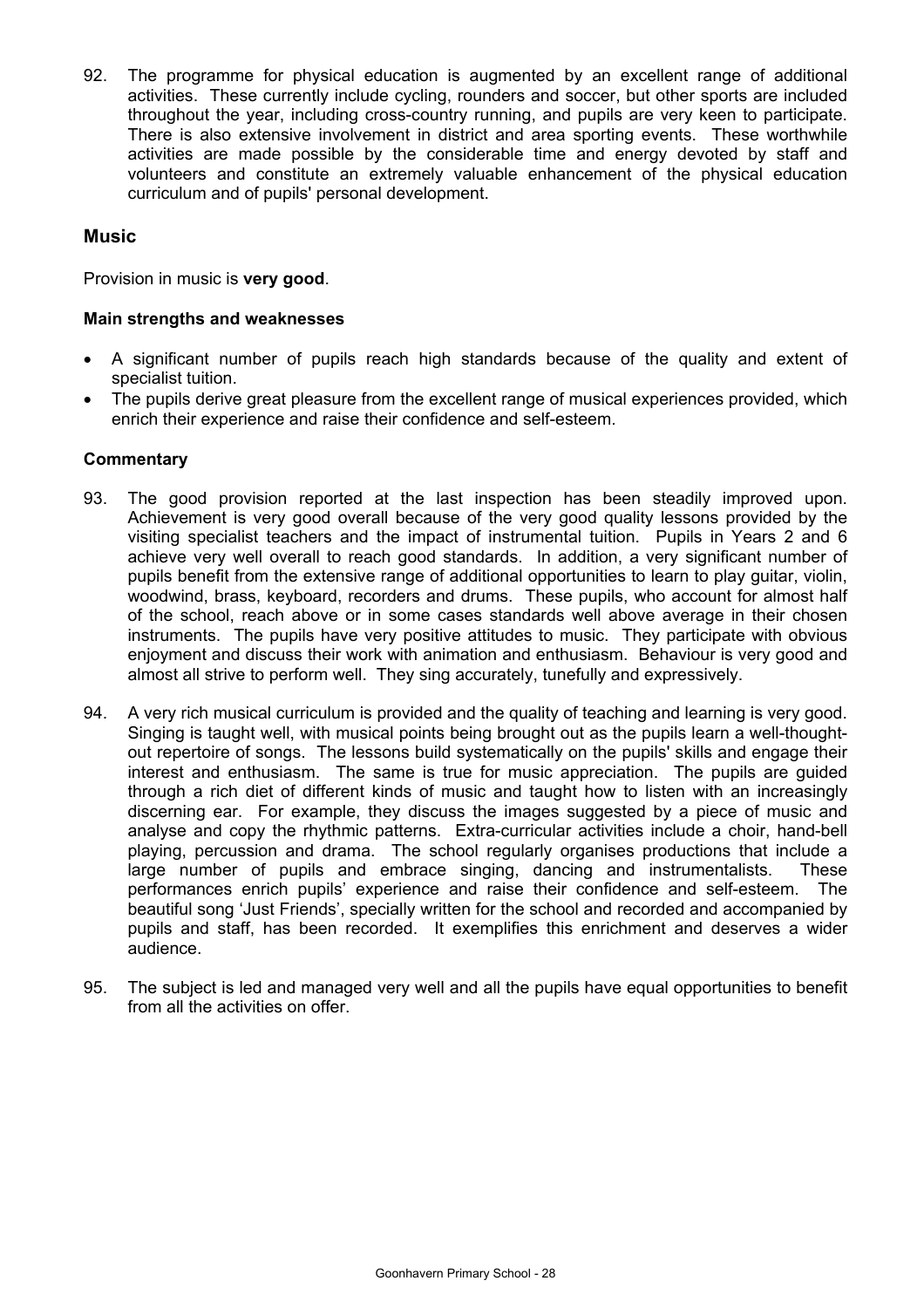# **PERSONAL, SOCIAL AND HEALTH EDUCATION AND CITIZENSHIP**

No lessons were seen in **personal, social and health education**. However, the range of documentary and incidental evidence indicates provision is very good.

96. Pupils' personal development is supported very well over the school as a whole. Children make very good progress in the reception year in becoming confident, independent and sociable learners. Their health and social development is supported in many ways throughout their time at the school. The many excellent extra-curricular opportunities for pupils to engage in sport and other exercises encourage positive attitudes to good health. The cycling club also contributes to the pupils' independence and awareness of environmental considerations. These activities also open doors to life-enhancing leisure and relaxation opportunities. The pupils are encouraged to have an active interest in the natural environment, through science lessons and gardening activities. Current plans for the development of the site include a science garden to add to this resource. Science lessons also contribute to the pupils' awareness of the importance of a good diet, which is reinforced through the provision of healthy meals at lunch-times. Education about sex and the dangers of the misuse of drugs is incorporated into the curriculum and, overall, the pupils are well prepared at a personal level for the next stage of their education.

# **Citizenship**

Provision in citizenship is **very good**.

#### **Main strengths and weaknesses**

- The school fosters the principles and values of citizenship well.
- Citizenship makes a strong contribution to the ethos of Goonhavern Primary School and its ideals are present in every aspect of school life.

- 97. The principles and values of citizenship are developed to a good degree. A strength of the programme is that the associated values are integral to the life and work of the school. They are manifest in the very good relationships that exist and in the very good role models that adults present. Real responsibility is given to pupils in this process. They formally exchange views through representatives on the School Council and are genuinely consulted about initiatives and proposals. They help to make real decisions, such as those relating to playground equipment, the design of the science garden and charitable efforts. This involvement helps to foster a knowledge that this is 'their' school as well as building a sense of responsibility. It enhances their understanding of democracy and why society operates within a structure of rules and laws.
- 98. Not only do the values of citizenship flow through the life of the school, but they are apparent in the defined programmes for English, religious education and for personal, social and health education. Pupils express opinions and consider the views of others. Their awareness of responsibility towards others and to the community is strongly developed. They develop a sense of self-worth through identifying and expressing feelings and, in this way, begin to understand how their actions affect themselves and others. A group of pupils in Year 5, for example, discussed the emotions involved around conflict in the playground. They did so with an openness, sensitivity and maturity that suggested thoughtful understanding of the problems and responsibilities encountered by individuals and groups.
- 99. Overall, pupils have a very good understanding of the values, responsibilities and choices encapsulated in citizenship. They are developing a worthy and sensitive appreciation of the ideals, feelings and respect involved in personal and community relationships.